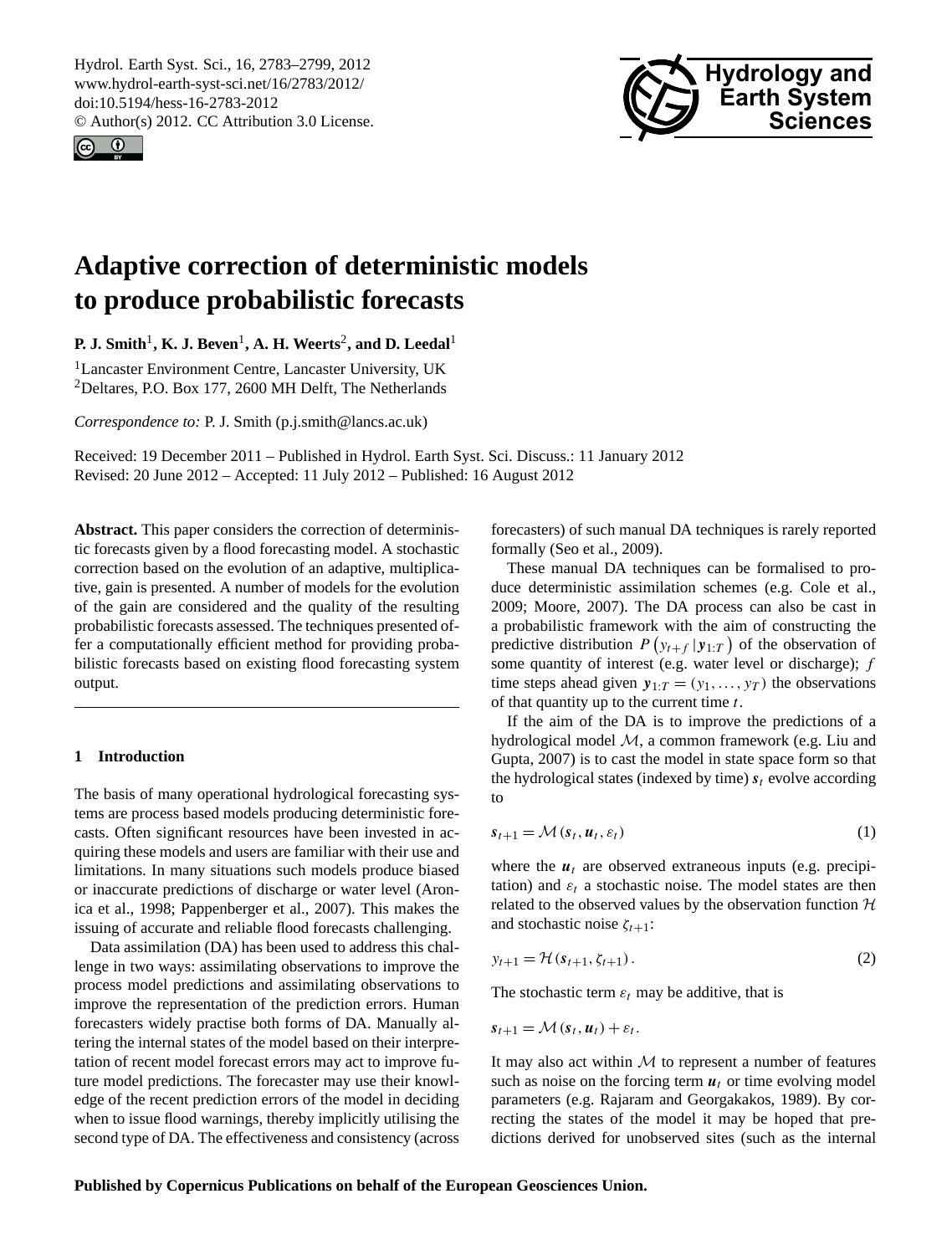| Model       | $F_{11}$ | $F_{12}$       | $F_{22}$ $G_{11}$ |                  | $G_{22}$       | Constraints          | Unknwon<br>Parameters $\theta$                   |
|-------------|----------|----------------|-------------------|------------------|----------------|----------------------|--------------------------------------------------|
| <b>RW</b>   | 1        | $\overline{0}$ | $\overline{0}$    | 1                | $\overline{0}$ | $q_{\xi}=0$          | $(\sigma^2,q_\eta)$                              |
| LLT         | 1        | 1              | 1                 | 1                | 1              |                      | $\left(\sigma^2,q_\eta,q_\xi\right)$             |
| DLLT        | 1        | 1              | 1                 | 1                | 1              | $q_{\eta} = q_{\xi}$ | $\sigma^2, q_\eta$                               |
| <b>RWD</b>  | 1        | 1              | 1                 | 1                | $\theta$       | $q_{\xi}=0$          | $\sigma^2, q_{\eta}$                             |
| <b>IRW</b>  | 1        | 1              | 1                 | $\overline{0}$   | 1              | $q_{\eta}=0$         | $\sigma^2, q_\xi$                                |
| AR          | $\alpha$ | $\mathbf{0}$   | $\overline{0}$    | 1                | $\overline{0}$ | $q_{\xi}=0$          | $\left(\alpha,\sigma^2,q_\eta\right)$            |
| <b>SLLT</b> | $\alpha$ | 1              | $\beta$           | 1                | 1              |                      | $\Bigl(\alpha,\beta,\sigma^2,q_\eta,q_\xi\Bigr)$ |
| <b>SRW</b>  | $\alpha$ | 1              | 1                 | $\boldsymbol{0}$ | 1              | $q_{\eta} = 0$       | $\left(\alpha,\sigma^2,q_\xi\right)$             |
| DT          | 1        | 1              | $\beta$           | $\mathbf{1}$     | 1              | $q_{\eta} = q_{\xi}$ |                                                  |

<span id="page-1-0"></span>**Table 1.** Model considered for the evolution of the gain specified in terms of the state space form in Eq. [\(12\)](#page-4-0) along with any parameter constraints.

nodes of a hydraulic model) may also be improved. This of course cannot be validated until observations are taken at these points.

The operational usefulness of the predictive distribution constructed from the above state space formulation is dependent upon:

- **–** an appropriate description of the distributions of  $\varepsilon_t$  and  $\zeta_t$ ;
- **–** an adequate solution of the filtering problem inherent in producing the forecasts.

Addressing both of these topics introduces a number of barriers to the operational implementation of this technique.

If either  $M$  or  $H$  is non-linear, the solution to the filtering problem is not trivial. Approximate solutions to the filtering problem can be provided by a number of algorithms such as particle filters (e.g. [Doucet et al.,](#page-15-6) [2001;](#page-15-6) [Moradkhani et al.,](#page-15-7) [2005a;](#page-15-7) [Weerts and El Serafy,](#page-16-1) [2006\)](#page-16-1), non-linear extensions to the Kalman Filter [\(Rajaram and Georgakakos,](#page-15-5) [1989;](#page-15-5) [DaRos](#page-15-8) [and Borga,](#page-15-8) [1997;](#page-15-8) [Evensen,](#page-15-9) [2003;](#page-15-9) [Moradkhani et al.,](#page-15-10) [2005b;](#page-15-10) [Reichle et al.,](#page-15-11) [2008\)](#page-15-11) or variational techniques [\(Li and Navon,](#page-15-12) [2001;](#page-15-12) [Madsen and Skotner,](#page-15-13) [2005;](#page-15-13) [Seo et al.,](#page-15-14) [2003\)](#page-15-14). Combinations of these techniques may also be used (e.g. [Shamir](#page-16-2) [et al.,](#page-16-2) [2010\)](#page-16-2).

Particle filters, which approximate the desired distributions through Monte-Carlo sampling, can be considered the most flexible, although the computational burden can be large [\(Smith et al.,](#page-16-3) [2008a\)](#page-16-3) and implementation difficult when  $\varepsilon_t$  dominates the observation noise [\(Liu and Chen,](#page-15-15) [1998\)](#page-15-15). The remaining techniques require less computational resource but introduce assumptions such as unbounded distributions that may require careful reparameterization of the hydrological model if the states are to remain hydrologically interpretable, e.g. volumes of water in the river channel must be greater or equal to zero.

All the techniques outlined above make multiple calls to the process model at each time step. The computational cost of this may be prohibitive for applications in real time when the lead times required for decisions about warnings are a constraint. This is particularly true if the implementation of the filtering algorithm is achieved by providing code that "wraps" the hydrological model and interacts by altering the initial state and parameter files [\(Weerts et al.,](#page-16-4) [2010\)](#page-16-4).

Regardless of the computational technique utilised great care should be taken in constructing the description of  $\varepsilon_t$  and  $\zeta_t$  [\(Beven et al.,](#page-15-16) [2008;](#page-15-16) [Kirchner,](#page-15-17) [2006\)](#page-15-17), particularly if there may be systematic biases, including phase errors, in the data or model [\(Reichle,](#page-15-18) [2008\)](#page-15-18). The validation of these choices may require the re-analysis of a significant number of historic events, itself time consuming.

Using DA to improve the forecasts of the difference between the hydrological model and observed data can often be performed at minimal computational cost. If a suitable historic record of model output is maintained, the computational cost of setting up the DA may also be minimal. A wide variety of stochastic models have been proposed. These range from the classical auto-regressive moving average (ARMA) time series models of [Box and Jenkins](#page-15-19) [\(1994\)](#page-15-19) used operationally in the UK [\(Moore,](#page-15-3) [2007\)](#page-15-3) to more complex semiparametric methods (e.g. [Krzysztofowicz and Maranzano,](#page-15-20) [2004;](#page-15-20) [Maranzano and Krzysztofowicz,](#page-15-21) [2004\)](#page-15-21).

To provide reliable forecasts (in the pragmatic and probabilistic sense), these formulations and others (e.g. [Monta](#page-15-22)[nari and Brath,](#page-15-22) [2004;](#page-15-22) [Weerts et al.,](#page-16-5) [2011;](#page-16-5) [Seo et al.,](#page-15-23) [2006\)](#page-15-23) have to attempt to capture the potentially complex evolution of the model residuals. These residuals may incorporate a systematic or temporally varying bias. Reliance on temporal correlation within the residuals must be tempered by the fact that the correlation may be non-stationary, often being low at key times such as during the rising limbs of hydrographs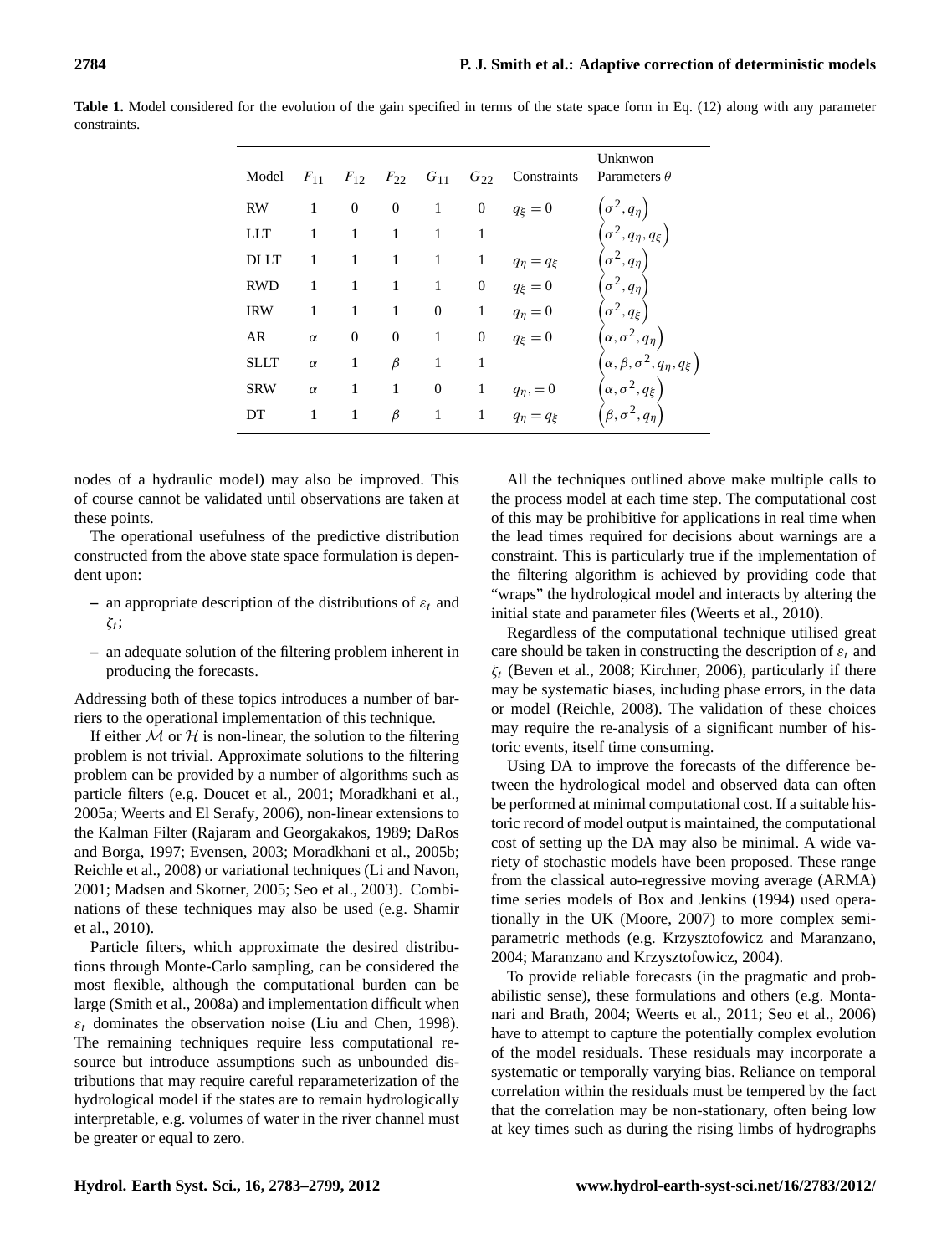

<span id="page-2-3"></span>**Fig. 1.** Schematic map showing the upper River and Vyrnwy tributary which both flow from west to east. Gauged locations considered in the study (circles) and urban areas are shown (hatched). The insert shows the location of the catchment within the UK.

[\(Todini,](#page-16-6) [2008\)](#page-16-6) and much higher during recession periods. Residuals in extreme situations, such as floods may also possess characteristics different to the majority of the data. Furthermore, each flood may reveal previously unknown shortcomings in the hydrological/hydraulic model(s) making their residuals difficult to predict. In such situations, it may be useful to utilise robust error models and predictive bounds (e.g. [Rougier et al.,](#page-15-24) [2009;](#page-15-24) [Vernon et al.,](#page-16-7) [2010\)](#page-16-7).

This paper considers the use of DA to improve the forecasts of the difference between the output of a deterministic hydrological model and the observed data. It explores the use of a multiplicative gain to correct the deterministic forecasts. This gain is evolved stochastically. Forecasts of future observed values, that is future  $y_t$ , are expressed as probability distributions dependent upon both the gain and the deterministic forecast of the hydrological model. The approach presented has been utilised previously for operational flood forecasting [\(Lees et al.,](#page-15-25) [1994\)](#page-15-25). This paper extends previous work by considering a broader family of models for the evolution of the gain and two contrasting parameter estimation techniques.

Section [2](#page-2-0) outlines the error model for providing probabilistic forecasts at a single observational site. In doing so a family of parsimonious models for the evolution of the gain are introduced. The use of the linear Kalman filter for DA and generation of predictive distributions is presented. Methods for estimating the parameters of the model are discussed in Sect. [3.](#page-5-0) Section [4](#page-7-0) presents an example application using an operational flood forecasting model from the UK. The validity of the assumptions used in parameter estimation is investigated and the usefulness of the uncertainty representations illustrated.

#### <span id="page-2-0"></span>**2 Methodology**

This section presents the stochastic error model utilised within this paper and the computation of the predictive distribution. The representation of the stochastic error model and its evolution is outlined in a state space framework giving a natural framework for computing the predictive distribution as a filtering problem.

#### <span id="page-2-2"></span>**2.1 Error model**

Recall that  $y_{1:T} = (y_1, \ldots, y_T)$  is a vector of T observations indexed by time with corresponding deterministic hydrological/hydraulic model predictions  $m_{1:T}$ . The observation  $y_t$  is then related to the prediction  $m_t$  by an adaptive gain  $g_t$  and noise term  $\epsilon_t$  as outlined in Eq. [\(3\)](#page-2-1).

<span id="page-2-1"></span>
$$
y_t = m_t g_t + \epsilon_t \tag{3}
$$

The gain  $g_t$  is a time varying correction for the bias in the model forecast. It is evolved stochastically according to the local level [\(Harvey,](#page-15-26) [1989\)](#page-15-26) or generalised random walk [\(Jake](#page-15-27)[man and Young,](#page-15-27) [1984;](#page-15-27) [Young et al.,](#page-16-8) [1989\)](#page-16-8) family of models outlined in this section. An alternative for the evolution of  $g_t$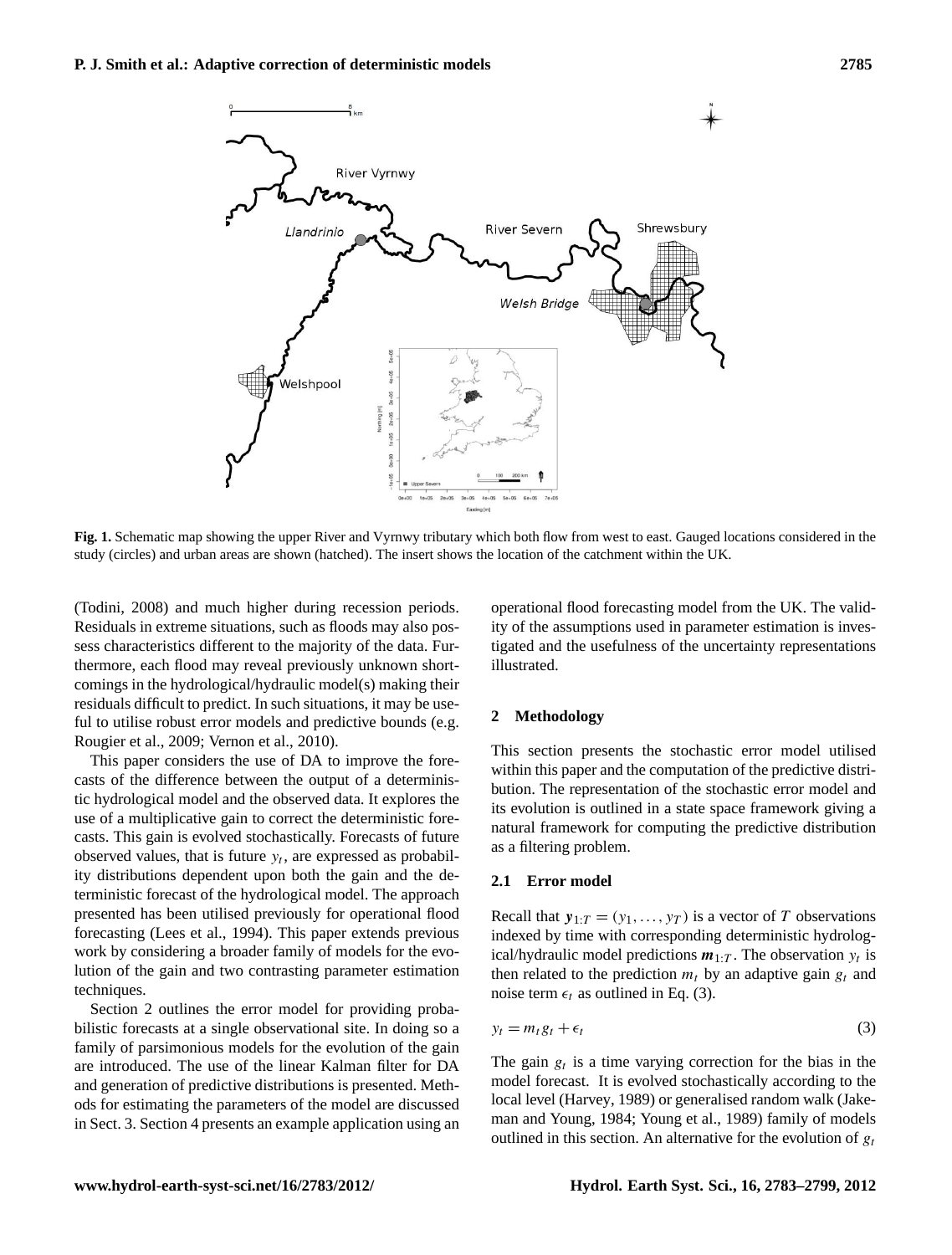

<span id="page-3-1"></span>**Fig. 2.** Summary plots of the data available for Welsh bridge during the calibration period. Points represent observed data with the line being the concatenation of the output of the most recent hydraulic model initialisation. A bias in the prediction of low flows is clearly shown as are periods of missing data and poor model initialisation.

such as autoregressive moving average processes could also be considered.

<span id="page-3-0"></span>The simplest local level model considered is a random walk where  $g_t$  is given as the sum of its previous value and the stochastic noise  $\eta_t$ . That is

$$
g_t = g_{t-1} + \eta_t. \tag{4}
$$

This is referred to as the random walk (RW) model. The local linear trend (LLT) model generalises this by introducing the slope  $d_t$  which follows a random walk driven by the stochastic noise  $\xi_t$ . Thus,

$$
g_t = g_{t-1} + d_{t-1} + \eta_t \tag{5}
$$

$$
d_t = d_{t-1} + \xi_t. \t\t(6)
$$

In this paper it is assumed that  $\epsilon_t$ , along with the stochastic noise terms  $\eta_t$  and  $\xi_t$ , are not correlated with each other or in time. Further, they are realisations of unimodal, symmetric, unbounded random variables that can be summarised by their first two moments which are defined using the parameters  $\sigma^2$ ,  $q_n$  and  $q_\xi$  as

$$
E[\epsilon_t] = E[\eta_t] = E[\xi_t] = 0
$$
  
Var[ $\epsilon_t$ ] =  $\sigma^2$   
Var[ $\eta_t$ ] =  $q_\eta \sigma^2$   
Var[ $\xi_t$ ] =  $q_\xi \sigma^2$ .

The validity of these assumptions can be assessed from the forecast residuals as shown in Sect. [4.](#page-7-0) Two methods for estimation of the parameters are presented in Sect. [3.](#page-5-0)

Three further local level models can be specified by placing constraints on the LLT model. If  $q_{\eta} = q_{\xi}$ , the trend in the LLT model is deterministic, resulting in the deterministic local linear trend (DLLT) model. When  $q_{\xi}$  is zero, the slope is fixed and the evolution of the gain becomes a random walk with drift (RWD) model, that is

$$
g_t = g_{t-1} + d + \eta_t.
$$

Setting  $q_{\eta}$  to zero but allowing positive  $q_{\xi}$  results in an integrated random walk trend, referred to as the IRW model. This often results in a smoother adaptation of  $g_t$  compared to the RW model outlined in Eq. [\(4\)](#page-3-0).

The models outlined above for  $g_t$  are parsimonious, the only unknown parameters other than  $\sigma^2$  being the values of noise variance ratios  $q_{\eta}$  and  $q_{\xi}$ . A further level of complexity can be included by incorporating smoothing or damping parameters. Inclusion of such a parameter  $\alpha$  in Eq. [\(4\)](#page-3-0) results in a first order auto regressive (AR) model for the gain:

$$
g_t = \alpha g_{t-1} + \eta_t. \tag{7}
$$

Inclusion of the smoothing parameters ( $\alpha$  and  $\beta$ ) in the local linear trend model gives

$$
g_t = \alpha g_{t-1} + d_{t-1} + \eta_t \tag{8}
$$

$$
d_t = \beta d_{t-1} + \xi_t. \tag{9}
$$

This is referred to as the smoothed local linear trend (SLLT) model. Two special cases of this are the smoothed random walk (SRW) model; in which  $\beta = 1$  and  $q_n = 0$ ; and the damped trend (DT) model in which  $q_n = q_{\xi}$  and  $\alpha = 1$ . More general and higher order representations are also possible such as doubly integrated random walks. Exploration of these is beyond the scope of this paper.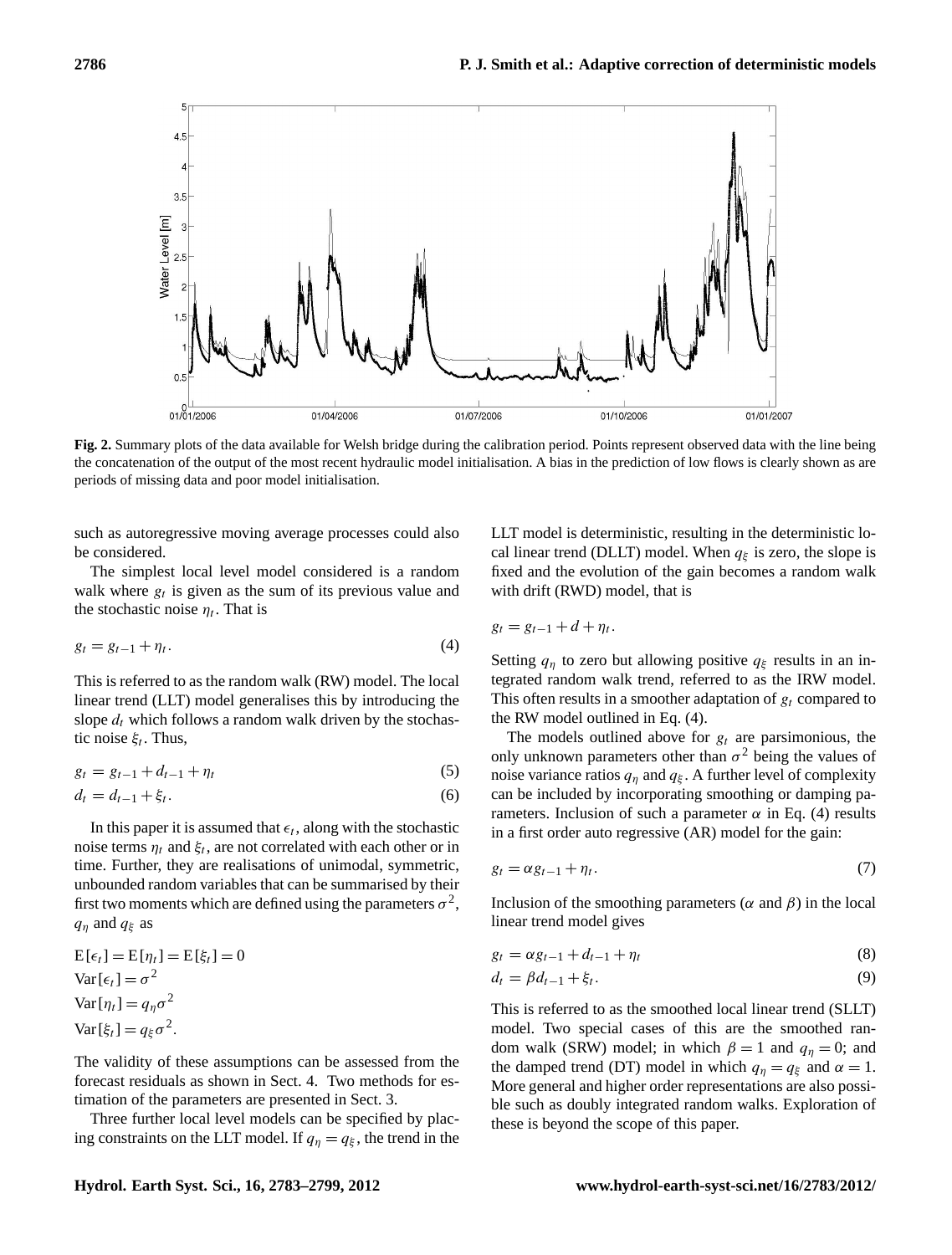**Table 2.** Calibration results for Welsh bridge showing the log likelihood and RMSE (bracketed) for various forecast lead times (hours) and GRW models.

<span id="page-4-4"></span>

|             | 2                | 6                | 9                  | 12             | 18             | 24               |
|-------------|------------------|------------------|--------------------|----------------|----------------|------------------|
| <b>RW</b>   | 21 102.42 (0.06) | 12 875.26 (0.15) | 10 115.31 (0.21)   | 8958.92 (0.26) | 8431.67 (0.31) | 7986.98 (0.36)   |
| AR          | 21 120.65 (0.06) | 12926.55(0.15)   | 10 187.68 (0.21)   | 9035.47 (0.25) | 8480.80 (0.30) | 8024.50 (0.35)   |
| <b>LLT</b>  | 21 195.19 (0.07) | 12 033.98 (0.18) | 8619.67 (0.26)     | 6278.50 (0.33) | 3464.42 (0.47) | 953.29 (0.63)    |
| <b>DLLT</b> | 21 100.06 (0.08) | 10418.60(0.19)   | 6846.22 (0.27)     | 5215.57 (0.33) | 716.47 (0.47)  | $-4174.00(0.63)$ |
| <b>RWD</b>  | 20 939.18 (0.07) | 12 033.98 (0.18) | 8619.67 (0.26)     | 6278.50 (0.33) | 3440.96 (0.47) | 837.32 (0.63)    |
| <b>IRW</b>  | 21 097.79 (0.08) | 10417.75 (0.19)  | 6846.24 (0.27)     | 5215.84 (0.33) | 715.88 (0.47)  | $-4178.99(0.63)$ |
| <b>SRW</b>  | 22 058.78 (0.06) | 13 342.41 (0.15) | $10\,501.56(0.21)$ | 9430.35 (0.25) | 8730.26 (0.29) | 8190.68 (0.34)   |
| DT.         | 22 052.24 (0.06) | 13 341.53 (0.15) | $10\,501.83(0.21)$ | 9430.56 (0.25) | 8730.49 (0.29) | 8190.91 (0.34)   |
| <b>SLLT</b> | 22 076.80 (0.06) | 13 394.44 (0.14) | 10 564.56 (0.20)   | 9491.22 (0.25) | 8785.71 (0.29) | 8251.69 (0.33)   |
|             |                  |                  |                    |                |                |                  |

#### **2.2 State Space form**

All the models outlined can be conveniently expressed in a state space form with state vector  $\mathbf{x}_t = \begin{bmatrix} g_t & d_t \end{bmatrix}^T$  describing the gain  $(g_t)$  and its slope  $(d_t)$ . The state vector evolves according the state transition matrix **F** and system noise matrix **G** as

$$
\mathbf{x}_t = \mathbf{F}\mathbf{x}_{t-1} + \mathbf{G} \begin{bmatrix} \eta_t \\ \xi_t \end{bmatrix} . \tag{10}
$$

The state vector is related to the observations by

$$
y_t = \mathbf{h}'_t \mathbf{x}_t + \epsilon_t \tag{11}
$$

where  $h_t = [m_t \ 0]^\prime$ . The values taken by **F** and **G** depend upon the local level model selected. Table [1](#page-1-0) outlines the values taken in terms of the matrix forms given in Eq. [\(12\)](#page-4-0) for the various models considered along with any other parameter constraints.

<span id="page-4-0"></span>
$$
\mathbf{F} = \begin{bmatrix} F_{11} & F_{12} \\ 0 & F_{22} \end{bmatrix} \quad \mathbf{G} = \begin{bmatrix} G_{11} & 0 \\ 0 & G_{22} \end{bmatrix} . \tag{12}
$$

Two methods for the estimation of the parameters are presented in Sect. [3.](#page-5-0) The following sub-section discusses the use of the Kalman filter to generate the expected value and covariance of the predictive distributions.

#### **2.3 Prediction using the Kalman filter**

The assumptions regarding the stochastic noise terms presented in Sect. [2.1](#page-2-2) are the minimum required for application of the linear Kalman filter [\(Kalman,](#page-15-28) [1960\)](#page-15-28). Suppose the distribution of  $x_t$  has similar properties to that of the stochastic noise terms with its expected value and variance given by  $\hat{\mathbf{x}}_t$  and  $\sigma^2 \mathbf{P}_t$ . (where  $\mathbf{P}_t$  is a 2 × 2 matrix), respectively. The Kalman filter can be used to predict future states and assimilate the observed data as it becomes available.

<span id="page-4-1"></span>The one step ahead predictions of the distribution of the states, conditional upon the data up to time  $t$ , are given by the expected value:

$$
\hat{\mathbf{x}}_{t+1|t} = \mathbf{F}\hat{\mathbf{x}}_{t|t} \tag{13}
$$

<span id="page-4-2"></span>and variance  $\sigma^2 \mathbf{P}_{t+1|t}$  where

$$
\mathbf{P}_{t+1|t} = \mathbf{F} \mathbf{P}_{t|t} \mathbf{F}' + \mathbf{G} \mathbf{Q} \mathbf{G}'. \tag{14}
$$

The noise variance ratio matrix **Q** is constructed as

$$
\mathbf{Q} = \left[ \begin{array}{cc} q_{\eta} & 0 \\ 0 & q_{\xi} \end{array} \right].
$$

The  $f$ -step ahead prediction of the states given the information up to time  $t$  can be computed by repeated application of Eqs. [\(13\)](#page-4-1) and [\(14\)](#page-4-2).

The f-step ahead prediction error  $v_{t+f|t}$  and prediction variance  $\sigma^2 \psi_{t+f|t}$  can be computed from the forecast states using:

$$
v_{t+f|t} = y_{t+f} - h'_{t+f} \hat{x}_{t+f|t}
$$
 (15)

$$
\psi_{t+f|t} = 1 + \mathbf{h}'_{t+f} \mathbf{P}_{t+f|t} \mathbf{h}_{t+f}
$$
 (16)

Evaluation of these expressions requires knowledge of the future predictions of the flood forecasting model.

When a new observation becomes available it can be used to condition the distribution of the gain by updating the mean and covariance of the one step ahead prediction of the state distribution using Eqs. [\(17\)](#page-4-3) to [\(19\)](#page-4-3) (see for example [Kalman,](#page-15-28) [1960,](#page-15-28) for a derivation).

$$
\boldsymbol{k}_{t+1} = \boldsymbol{P}_{t+1|t} \, \boldsymbol{h}_{t+1} \psi_{t+1|t}^{-1} \tag{17}
$$

<span id="page-4-3"></span>
$$
\hat{\mathbf{x}}_{t+1|t+1} = \hat{\mathbf{x}}_{t+1|t} + \mathbf{k}_{t+1} \nu_{t+1|t} \tag{18}
$$

$$
\mathbf{P}_{t+1|t+1} = \mathbf{P}_{t+1|t} - k_{t+1}h'_{t+1}\mathbf{P}_{t+1|t}
$$
 (19)

To evaluate the above recursions some initial values for  $\hat{x}_{0|0}$  and  $P_{0|0}$  are required. In this paper a representation based on taking a diffuse initial condition is used. The techniques presented in [Durbin and Koopman](#page-15-29) [\(2001,](#page-15-29) Chapter 5) allow the conditional distributions of the states after two time steps; summarised by  $\hat{x}_{2|2}$  and  $P_{2|2}\sigma^2$ ; to be computed analytically from the first two observation, the corresponding model predictions and  $\theta$ . A suitable burn-in period denoted  $t_0$  (see Sect. [4\)](#page-7-0) is then used before commencing evaluation of the estimation criteria outlined in the following section.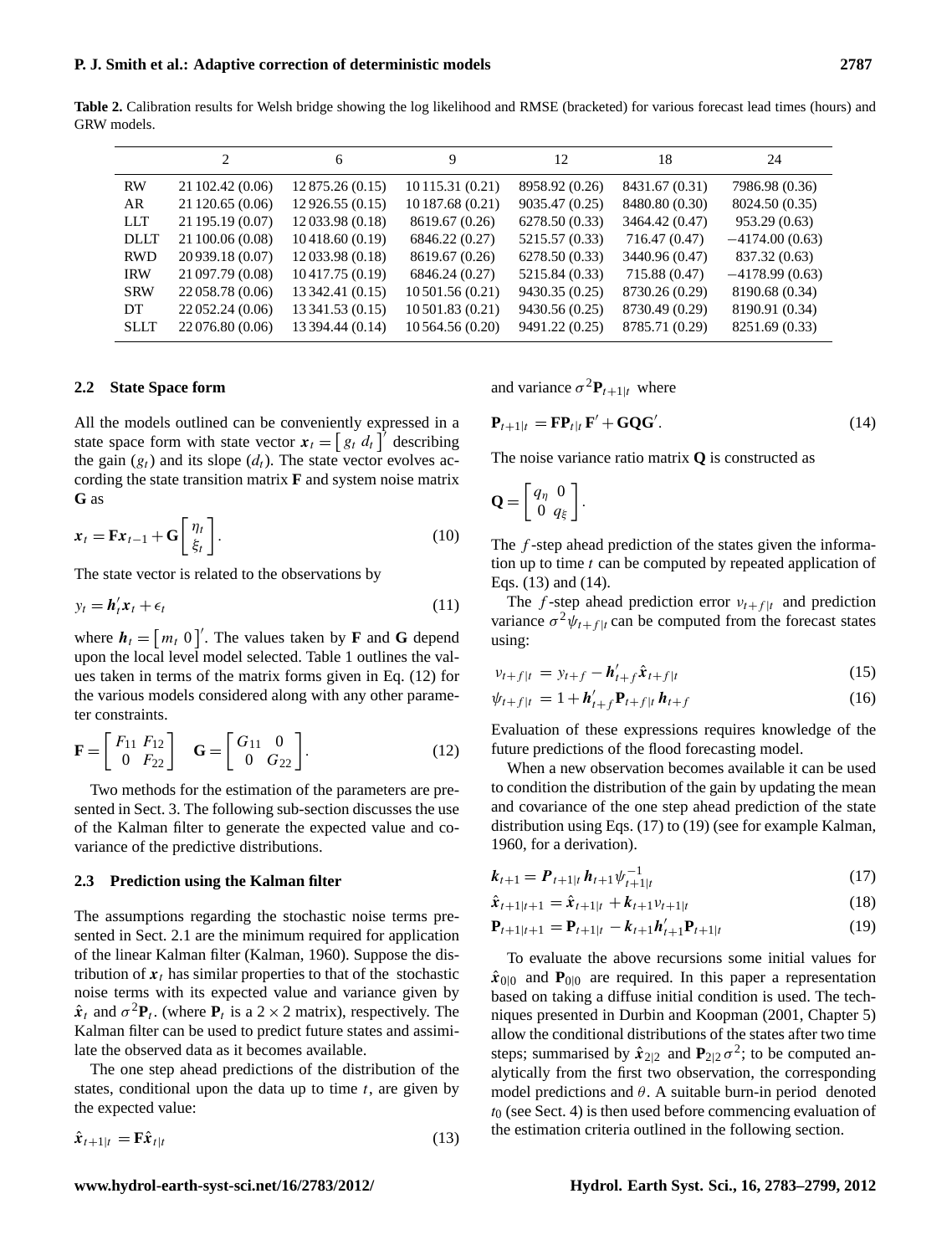<span id="page-5-3"></span>**Table 3.** Fraction of observations at Welsh bridge bracketed by the estimated 95 % prediction intervals during calibration. Bracketed results are those for the SEFE calibration with the italicised and bold values corresponding to the empirical and theoretical symmetric bounds. Results are shown for all the time periods, high levels  $(> 2m)$  and periods where the hydrograph is rising for different combinations of lead time (hours) and GRW model.

|             | Period | 2                | 6                | 9                 | 12               | 18               | 24                |
|-------------|--------|------------------|------------------|-------------------|------------------|------------------|-------------------|
| <b>RW</b>   | All    | 0.98(0.95, 0.98) | 0.98(0.95, 0.98) | 0.97(0.95,0.97)   | 0.97(0.95,0.97)  | 0.97(0.95,0.97)  | 0.96(0.95,0.96)   |
|             | High   | 0.95(0.88, 0.96) | 0.93(0.86, 0.94) | 0.92(0.84, 0.92)  | 0.91(0.81, 0.92) | 0.89(0.79, 0.90) | 0.87(0.78, 0.89)  |
|             | Rising | 0.97(0.88, 0.97) | 0.95(0.88, 0.96) | 0.95(0.88, 0.95)  | 0.95(0.89, 0.95) | 0.94(0.89, 0.95) | 0.94(0.90, 0.95)  |
| AR          | All    | 0.98(0.95, 0.98) | 0.98(0.95,0.98)  | 0.97(0.95,0.97)   | 0.97(0.95,0.97)  | 0.97(0.95,0.97)  | 0.96(0.95,0.96)   |
|             | High   | 0.95(0.88, 0.96) | 0.93(0.87, 0.94) | 0.92(0.86, 0.92)  | 0.91(0.84, 0.92) | 0.89(0.82, 0.90) | 0.87(0.80, 0.89)  |
|             | Rising | 0.97(0.88, 0.97) | 0.95(0.88,0.96)  | 0.95(0.89, 0.95)  | 0.95(0.90, 0.95) | 0.95(0.90.0.95)  | 0.94(0.90, 0.95)  |
| <b>LLT</b>  | All    | 0.98(0.95, 0.98) | 0.97(0.95,0.97)  | 0.97(0.95,0.97)   | 0.96(0.95, 0.97) | 0.96(0.95,0.96)  | 0.95(0.95, 0.96)  |
|             | High   | 0.94(0.88, 0.95) | 0.90(0.84, 0.92) | 0.89(0.82, 0.90)  | 0.88(0.81, 0.89) | 0.87(0.79,0.88)  | 0.86(0.78, 0.87)  |
|             | Rising | 0.96(0.88, 0.97) | 0.94(0.88, 0.95) | 0.94(0.89, 0.94)  | 0.94(0.91, 0.94) | 0.94(0.91,0.94)  | 0.94(0.91,0.94)   |
| <b>DLLT</b> | All    | 0.98(0.95, 0.98) | 0.97(0.95, 0.97) | 0.97(0.95, 0.97)  | 0.97(0.95,0.97)  | 0.96(0.95,0.96)  | 0.96(0.95,0.96)   |
|             | High   | 0.94(0.89, 0.95) | 0.92(0.83, 0.92) | 0.90(0.81, 0.90)  | 0.89(0.80, 0.89) | 0.88(0.80, 0.88) | 0.87(0.78, 0.87)  |
|             | Rising | 0.96(0.88, 0.97) | 0.95(0.88, 0.95) | 0.94(0.90.0.94)   | 0.94(0.90, 0.95) | 0.94(0.91,0.94)  | 0.94(0.91, 0.94)  |
| <b>RWD</b>  | All    | 0.98(0.95,0.98)  | 0.97(0.95,0.97)  | 0.97(0.95,0.97)   | 0.96(0.95,0.97)  | 0.96(0.95,0.96)  | 0.96(0.95,0.96)   |
|             | High   | 0.93(0.87, 0.95) | 0.90(0.84, 0.92) | 0.89(0.82, 0.90)  | 0.88(0.81, 0.89) | 0.87(0.79, 0.88) | 0.86(0.78, 0.87)  |
|             | Rising | 0.96(0.88, 0.97) | 0.94(0.88, 0.95) | 0.94(0.89, 0.94)  | 0.94(0.91, 0.94) | 0.94(0.91,0.94)  | 0.94(0.91,0.94)   |
| <b>IRW</b>  | All    | 0.98(0.95, 0.98) | 0.97(0.95,0.97)  | 0.97(0.95,0.97)   | 0.97(0.95,0.97)  | 0.96(0.95,0.96)  | 0.96(0.95,0.96)   |
|             | High   | 0.94(0.89, 0.95) | 0.92(0.83, 0.92) | 0.90 (0.81, 0.90) | 0.89(0.80, 0.89) | 0.88(0.80, 0.88) | 0.87(0.78, 0.87)  |
|             | Rising | 0.96(0.88, 0.97) | 0.95(0.88, 0.95) | 0.94(0.90, 0.94)  | 0.94(0.90, 0.95) | 0.94(0.91, 0.94) | 0.94(0.91, 0.94)  |
| <b>SRW</b>  | All    | 0.98(0.95, 0.98) | 0.97(0.95,0.98)  | 0.97(0.95,0.97)   | 0.97(0.95,0.97)  | 0.97(0.95,0.97)  | 0.96(0.95,0.96)   |
|             | High   | 0.95(0.87,0.96)  | 0.92(0.86, 0.94) | 0.91(0.85, 0.92)  | 0.90(0.83, 0.91) | 0.89(0.81, 0.90) | 0.88(0.79, 0.89)  |
|             | Rising | 0.97(0.88, 0.97) | 0.95(0.87,0.96)  | 0.95(0.88, 0.95)  | 0.95(0.90, 0.95) | 0.94(0.90, 0.95) | 0.94 (0.91, 0.95) |
| DT          | All    | 0.98(0.95, 0.98) | 0.97(0.95,0.98)  | 0.97(0.95,0.97)   | 0.97(0.95, 0.97) | 0.97(0.95,0.97)  | 0.96(0.95,0.96)   |
|             | High   | 0.95(0.87, 0.96) | 0.92(0.86, 0.94) | 0.91(0.85, 0.92)  | 0.90(0.83, 0.91) | 0.89(0.81, 0.90) | 0.88(0.79, 0.89)  |
|             | Rising | 0.97(0.88, 0.97) | 0.95(0.87,0.96)  | 0.95(0.88, 0.95)  | 0.95(0.90, 0.95) | 0.94(0.90,0.95)  | 0.94(0.91, 0.95)  |
| <b>SLLT</b> | All    | 0.98(0.95,0.98)  | 0.97(0.95,0.98)  | 0.97(0.95, 0.97)  | 0.97(0.95,0.97)  | 0.97(0.95, 0.97) | 0.96(0.95,0.96)   |
|             | High   | 0.95(0.88, 0.96) | 0.92(0.87, 0.94) | 0.91(0.86, 0.92)  | 0.90(0.83, 0.91) | 0.90(0.82, 0.90) | 0.88(0.81, 0.89)  |
|             | Rising | 0.97(0.88, 0.97) | 0.95(0.88, 0.96) | 0.95(0.88, 0.95)  | 0.95(0.90, 0.95) | 0.95(0.91, 0.95) | 0.95(0.91, 0.95)  |

#### <span id="page-5-0"></span>**3 Estimation**

This section discusses the estimation of the unknown parameter vector  $\theta$  defined for the models considered in Table [1.](#page-1-0) Two estimation techniques are outlined and there results contrasted in Sect. [4.](#page-7-0) The first technique is maximum likelihood estimation based upon the assumption that the prediction errors are independent realisations of Gaussian random variables. This introduces stronger assumptions about the stochastic noise terms than those introduced in Sect. [2.1.](#page-2-2) The second method which is based on minimising the sum of the squared expected forecast errors, is more heuristic. In both cases the validity of the error assumptions can be assessed. This is discussed along with the the construction of predictive error bounds.

# **3.1 Gaussian maximum likelihood**

In Gaussian maximum likelihood (GML) estimation, the parameters  $\theta$  are estimated by maximising the likelihood of the f-step ahead predictions when it is believed that  $v_{t}$ + $f |t$  is drawn independently from a zero mean Gaussian distribu-

tion with variance  $\sigma^2 \psi_{t+f|t}$ . Under these assumptions the log likelihood is

<span id="page-5-1"></span>
$$
l(\theta) = K - \frac{1}{2} \sum_{t=t_0}^{T-f} \log \left( \sigma^2 \psi_{t+f|t} \right)
$$

$$
- \frac{1}{2\sigma^2} \sum_{t=t_0}^{T-f} \psi_{t+f|t}^2 \psi_{t+f|t}^{-1}
$$
(20)

<span id="page-5-2"></span>where K is a constant with respect to  $\theta$ . The maximum likelihood estimate of  $\sigma^2$  can be computed conditional upon the other parameters in  $\theta$  as

$$
\hat{\sigma}^2 = \frac{1}{T - f - t_0} \sum_{t = t_0}^{T - n} \nu_{t + f|t}^2 \psi_{t + f|t}^{-1}.
$$
\n(21)

This allows  $\sigma^2$  to be concentrated out of Eq. [\(20\)](#page-5-1) leaving [\(Schweppe,](#page-15-30) [1965\)](#page-15-30):

$$
l\left(\theta\backslash\sigma^2\right) = K - \frac{1}{2}\sum_{t=t_0}^{T-f} \log\left(\hat{\sigma}^2 \psi_{t+f|t}\right)
$$
 (22)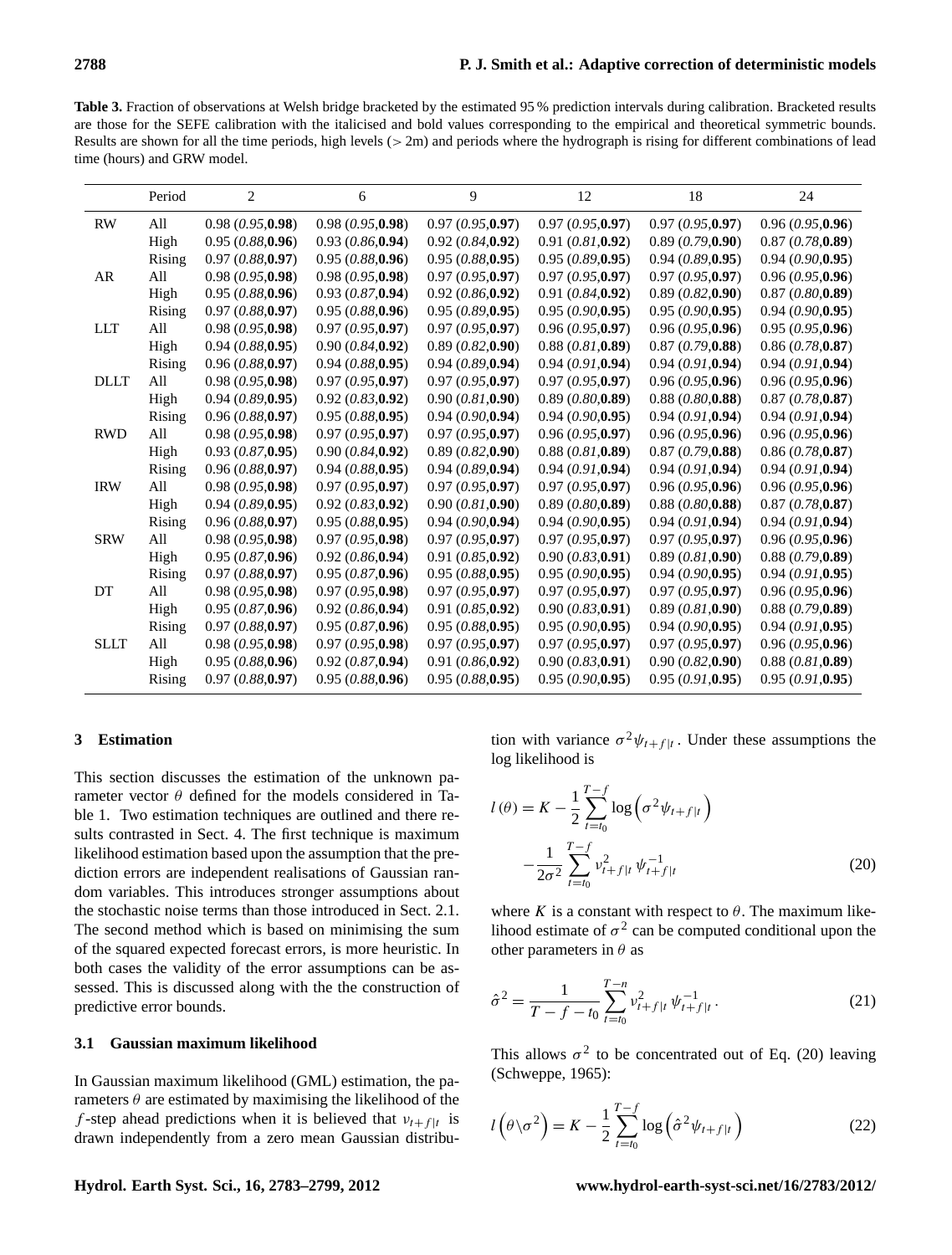<span id="page-6-0"></span>**Table 4.** Precision of the forecasts (see text for definition) during calibration at Welsh bridge. Bracketed results are those for the SEFE calibration with the italicised and bold values corresponding to the empirical and theoretical symmetric bounds. Results are shown for all the time periods, high levels  $(> 2 \text{ m})$  and periods where the hydrograph is rising for different combinations of lead time (hours) and GRW model.

|             | Period | $\overline{c}$        | 6                     | 9                     | 12                | 18                    | 24                    |
|-------------|--------|-----------------------|-----------------------|-----------------------|-------------------|-----------------------|-----------------------|
| <b>RW</b>   | All    | 0.18(0.04, 0.29)      | 0.33(0.10, 0.54)      | 0.41 (0.15, 0.66)     | 0.45(0.19,0.69)   | 0.48(0.23, 0.73)      | $0.50$ $(0.26, 0.76)$ |
|             | High   | 0.26(0.07, 0.49)      | 0.51(0.18,0.91)       | 0.63(0.25,1.14)       | 0.68(0.29,1.07)   | 0.77(0.37,1.15)       | 0.83(0.42, 1.24)      |
|             | Rising | 0.19(0.04, 0.31)      | 0.35(0.11, 0.57)      | 0.43(0.16, 0.71)      | 0.47(0.20, 0.73)  | 0.51(0.25, 0.77)      | 0.54(0.27, 0.81)      |
| AR          | All    | 0.18(0.04, 0.29)      | 0.33(0.11, 0.54)      | 0.41(0.16, 0.67)      | 0.44 (0.21, 0.69) | 0.47(0.26, 0.74)      | $0.50$ $(0.31, 0.79)$ |
|             | High   | 0.26(0.07, 0.49)      | 0.50(0.19, 0.91)      | 0.61(0.27,1.14)       | 0.67(0.32,1.07)   | 0.76(0.41, 1.17)      | 0.83(0.49,1.27)       |
|             | Rising | 0.19(0.04, 0.31)      | 0.35(0.12, 0.57)      | $0.43$ $(0.17, 0.71)$ | 0.46(0.22, 0.73)  | $0.50$ $(0.28, 0.78)$ | 0.53(0.32, 0.84)      |
| <b>LLT</b>  | All    | 0.19(0.04, 0.32)      | $0.42$ $(0.13, 0.62)$ | 0.59(0.26, 0.88)      | 0.75(0.42,1.18)   | 1.08 (0.76, 1.87)     | 1.39 (1.21, 2.65)     |
|             | High   | 0.24(0.06, 0.54)      | 0.63(0.22,1.05)       | 0.87(0.40, 1.35)      | 1.11 (0.61, 1.70) | 1.67 (1.14, 2.79)     | 2.41(2.05, 4.50)      |
|             | Rising | $0.20$ $(0.04, 0.34)$ | 0.50(0.14, 0.69)      | $0.70$ $(0.30,1.04)$  | 0.90(0.51,1.42)   | 1.41 $(I.02, 2.50)$   | 1.71 (1.51, 3.32)     |
| <b>DLLT</b> | All    | 0.19(0.03, 0.31)      | $0.46$ $(0.17, 0.68)$ | 0.63(0.29, 0.96)      | 0.77(0.44, 1.24)  | 1.07(0.80,1.97)       | 1.42 (1.20, 2.69)     |
|             | High   | 0.22(0.04, 0.39)      | 0.67(0.22, 0.90)      | 0.95(0.40, 1.31)      | 1.15(0.61, 1.71)  | $1.73$ $(I.17, 2.87)$ | 2.46(2.02, 4.53)      |
|             | Rising | 0.20 (0.04, 0.32)     | 0.53(0.20, 0.82)      | 0.74(0.36,1.17)       | 0.91(0.54, 1.51)  | 1.31 (1.08, 2.66)     | $1.63$ $(I.51, 3.38)$ |
| <b>RWD</b>  | All    | 0.19(0.04, 0.31)      | $0.42$ $(0.13, 0.62)$ | 0.59(0.26, 0.88)      | 0.75(0.42, 1.18)  | 1.08(0.76, 1.87)      | 1.41 (1.21, 2.65)     |
|             | High   | 0.26(0.07, 0.53)      | $0.63$ $(0.22,1.05)$  | 0.87(0.40, 1.35)      | 1.11 (0.61, 1.70) | $1.68$ $(I.14, 2.79)$ | 2.45(2.05, 4.50)      |
|             | Rising | 0.20 (0.04, 0.33)     | $0.50$ $(0.14, 0.69)$ | $0.70$ $(0.30,1.04)$  | 0.90(0.51, 1.42)  | 1.41 (1.02, 2.50)     | $1.73$ $(I.51, 3.32)$ |
| <b>IRW</b>  | All    | 0.19(0.04, 0.30)      | $0.46$ (0.17,0.68)    | 0.63(0.29, 0.96)      | 0.77(0.44, 1.24)  | 1.07(0.80,1.97)       | $1.42$ (1.20,2.69)    |
|             | High   | 0.22(0.04, 0.39)      | 0.67(0.22, 0.90)      | 0.95(0.40, 1.31)      | 1.15(0.61, 1.71)  | $1.73$ $(I.17, 2.87)$ | 2.46(2.02, 4.53)      |
|             | Rising | $0.20$ $(0.04, 0.32)$ | 0.53(0.20, 0.82)      | $0.74$ $(0.36,1.17)$  | 0.91(0.54, 1.51)  | 1.31 (1.08, 2.66)     | 1.63 (1.51, 3.38)     |
| <b>SRW</b>  | All    | 0.17(0.03, 0.30)      | 0.34(0.09, 0.55)      | $0.44$ $(0.13, 0.68)$ | 0.49(0.22, 0.74)  | 0.54(0.30, 0.87)      | 0.57(0.36, 0.98)      |
|             | High   | 0.21 (0.05, 0.48)     | 0.47(0.15, 0.93)      | 0.59(0.23,1.16)       | 0.67(0.31, 1.03)  | $0.81$ $(0.43, 1.27)$ | 0.93(0.58,1.56)       |
|             | Rising | 0.17(0.04, 0.32)      | 0.37(0.09, 0.59)      | $0.48$ $(0.14, 0.72)$ | 0.55(0.25, 0.82)  | 0.62(0.35,1.02)       | 0.64(0.42,1.12)       |
| DT          | All    | 0.17(0.03, 0.30)      | 0.34(0.09, 0.55)      | $0.44$ $(0.13, 0.68)$ | 0.49(0.22, 0.74)  | 0.54(0.30, 0.87)      | 0.57(0.36, 0.98)      |
|             | High   | 0.21 (0.05, 0.49)     | 0.47(0.15, 0.93)      | 0.59(0.23,1.16)       | 0.67(0.31,1.03)   | 0.81 (0.43, 1.27)     | 0.93(0.58,1.56)       |
|             | Rising | 0.17(0.04, 0.32)      | 0.37(0.09, 0.59)      | $0.48$ $(0.14, 0.72)$ | 0.55(0.25, 0.82)  | $0.62$ $(0.35,1.02)$  | $0.64$ $(0.42,1.12)$  |
| <b>SLLT</b> | All    | 0.17(0.03, 0.30)      | 0.33(0.09, 0.55)      | 0.44(0.14, 0.68)      | 0.49(0.22, 0.73)  | 0.55(0.30, 0.85)      | 0.59(0.38, 0.95)      |
|             | High   | 0.21 (0.05, 0.50)     | 0.46(0.16, 0.93)      | $0.60$ $(0.25,1.17)$  | 0.67(0.30,1.02)   | 0.83(0.44, 1.24)      | 0.97(0.61, 1.51)      |
|             | Rising | 0.17(0.03, 0.32)      | 0.36 (0.10, 0.58)     | $0.48$ $(0.15, 0.73)$ | 0.54(0.24, 0.80)  | $0.64$ $(0.35, 0.98)$ | $0.66$ $(0.43,1.07)$  |

which is dependent upon the remaining parameters (denoted  $\theta \backslash \sigma^2$ ). This can be numerically optimised to give maximum likelihood parameter estimates of  $\theta$ .

The uncertainty in the predictions can be expressed as percentile confidence intervals for the predictions constructed as:

$$
\boldsymbol{h}'_{t+f}\hat{\boldsymbol{x}}_{t+f|t} \pm \kappa_p \hat{\sigma} \psi_{t+f|t}^{\frac{1}{2}}
$$
 (23)

were  $\kappa_p$  is constant dependent upon p and can be computed from a standard normal distribution; for example  $\kappa_{95} \approx 1.96$ .

The normality of the forecast residuals and their correlation can be readily assessed using, for example, quantile and auto correlation plots [\(Box and Jenkins,](#page-15-19) [1994\)](#page-15-19).

# **3.2 Minimising the sum of the squared expected forecast errors**

The second estimation technique, referred to as SEFE for the remainder of this paper, is based on the appeal of minimising the sum of the squared expected forecasting error:

$$
S_f = \sum_{t=t_0}^{T-f} v_{t+f|t}^2.
$$
\n(24)

This ensures that the expected value of the forecast is as close as possible (in terms of average squared error) to the observed data. The minimisation of  $S_f$  allows the estimation of all the parameters in  $\theta$  except  $\sigma^2$ . A value for  $\sigma^2$  can then be estimated using Eq. [\(21\)](#page-5-2) if required. The error assumptions of the Kalman filter (Sect. [2.1\)](#page-2-2) imply that each predictive distribution is uni-modal, symmetric and unbounded. Testing the symmetry of the forecast residuals, for example using Wilcoxon sign rank test [\(Wilcoxon,](#page-16-9) [1945\)](#page-16-9), can indicate if this assumption is valid. Two methods for construction of predictive confidence intervals are considered. They make use of the theoretical symmetry of the forecast distribution and result in symmetric prediction intervals.

The symmetry of the forecast distribution implies that prediction confidence intervals can be expressed as

$$
\bm{h}'_{t+f} \hat{\bm{x}}_{t+f|t} \pm \rho_p \psi_{t+f|t}^{\frac{1}{2}}.
$$
 (25)

#### **www.hydrol-earth-syst-sci.net/16/2783/2012/ Hydrol. Earth Syst. Sci., 16, 2783[–2799,](#page-0-0) 2012**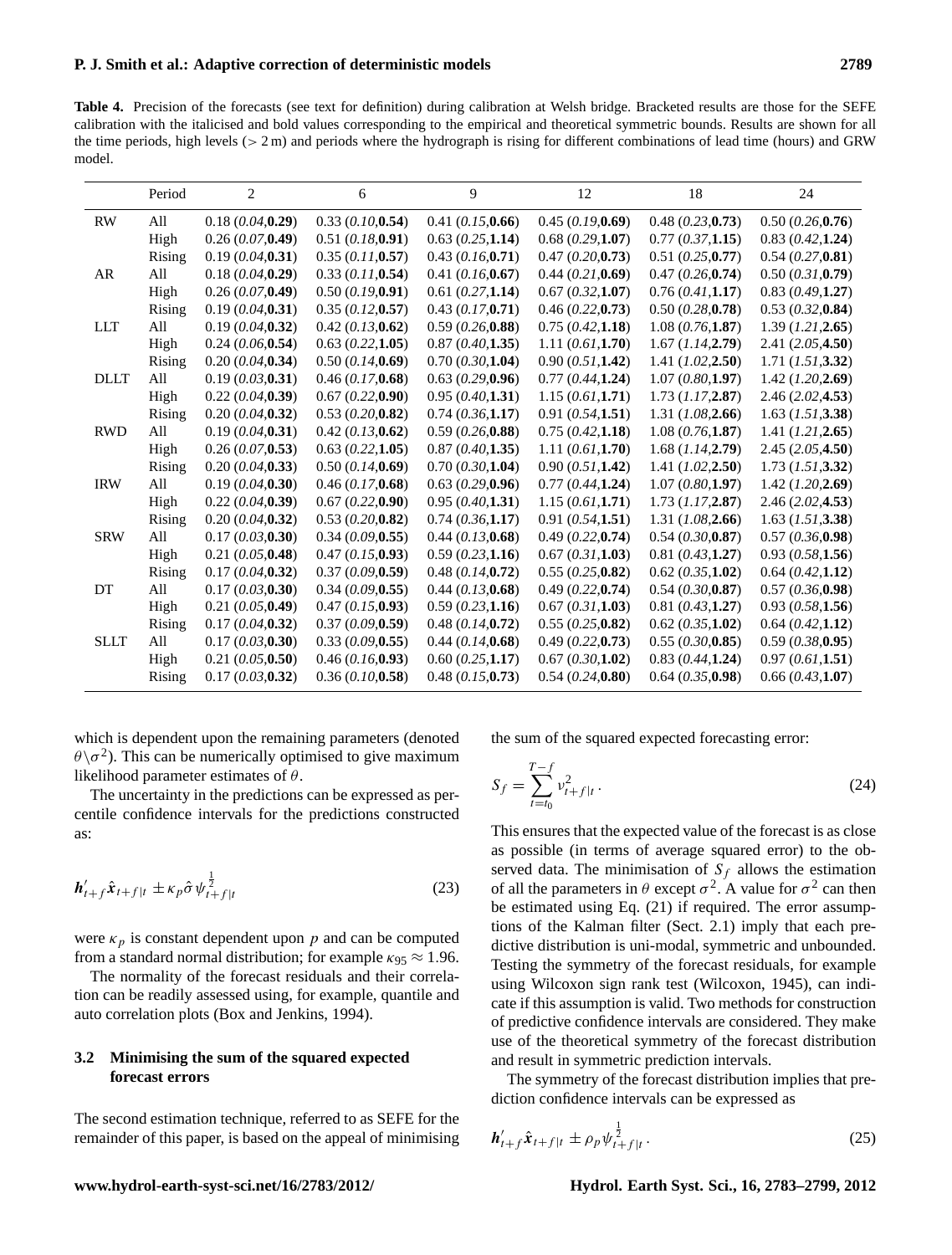

<span id="page-7-1"></span>**Fig. 3.** Summary plots of the analysis of the 6 h forecast residuals at Welsh Bridge for the DT model calibrated using the Gaussian maximum likelihood methodology. The upper pane shows the quantile-quantile plot of the standardised residuals compared to a standard normal distribution. The lower pane shows the auto-correlation of the residuals.

The values of  $\rho_p$  can be estimated empirically as the pth percentile of  $v_{t}$ + $f$ <sub>|t</sub>  $\psi_{t}^{-\frac{1}{2}}$ <sub>t+ $f$ |t</sub> residuals, this empirical estimate of  $\rho_p$  may not be not robust    . Given the finite population of at high values of p. The values of  $\rho_p$  can be adapted (for given  $p$ ) as more data becomes available. Sequential tests for symmetry (e.g. [Weed and Bradley,](#page-16-10) [1971\)](#page-16-10) may be of use in such situations.

[Pukelsheim](#page-15-31) [\(1994\)](#page-15-31) gives theoretical results for the upper limits of  $\rho_p$  under the uni-model, symmetric and unbounded distributional assumptions. Specifically

$$
\Pr\left(\left|\frac{y_t - \mu_{t+f|t}}{\psi_{t+f|t}}\right| \ge r\right) \le \frac{4\sigma^2}{9r^2} \quad r > 1.63\sigma. \tag{26}
$$

The case  $r = 3\sigma$  is the three sigma rule; that there is less than 5 % probability of a sample from univariate random variable random with the aforementioned properties being outside of 3 standard deviations from the mean. These upper limits can be used in two ways. Firstly, they allow for the estimation of conservative prediction confidence intervals, allowing for a more cautious view to be taken of the prediction uncertainty. The second use is as a means of analysing the suitability of the adaptive gain models considered by contrasting the symmetrical empirical estimates and the theoretic upper limits for a given  $p$ .

## <span id="page-7-0"></span>**4 Upper Severn case study**

To illustrate the effectiveness and limitations of the proposed methodology in an operational setting a case study based on the upper Severn catchment (UK) is presented. The upper Severn river network is situated on the border of England and Wales and shown in Fig. [1.](#page-2-3) The River Severn rises in the Cambrian mountains (741 mAOD) and flows to the northeast before meeting the Vyrnwy tributary at Crew Green. The valley is wide and flat in this confluence area, with a considerable extent of flood plain. The river then flows east to Shrewsbury. The lower boundary of the  $2284 \text{ km}^2$  upper Severn catchment is defined by the gauge at Welsh bridge in Shrewsbury where the median annual flood is greater than 284 cumecs. Average annual rainfall can exceed 2500 mm in the head waters of the catchment. The catchment has seen seven significant flood events in the past twelve years.

The existing flood forecasting model consists of a number of simplified rainfall-runoff representations linked to a one dimensional ISIS hydrodynamic model (see [http://www.halcrow.com/isis/default.asp\)](http://www.halcrow.com/isis/default.asp). Results are shown for two sites seen in Fig. [1:](#page-2-3) Welsh bridge the lower boundary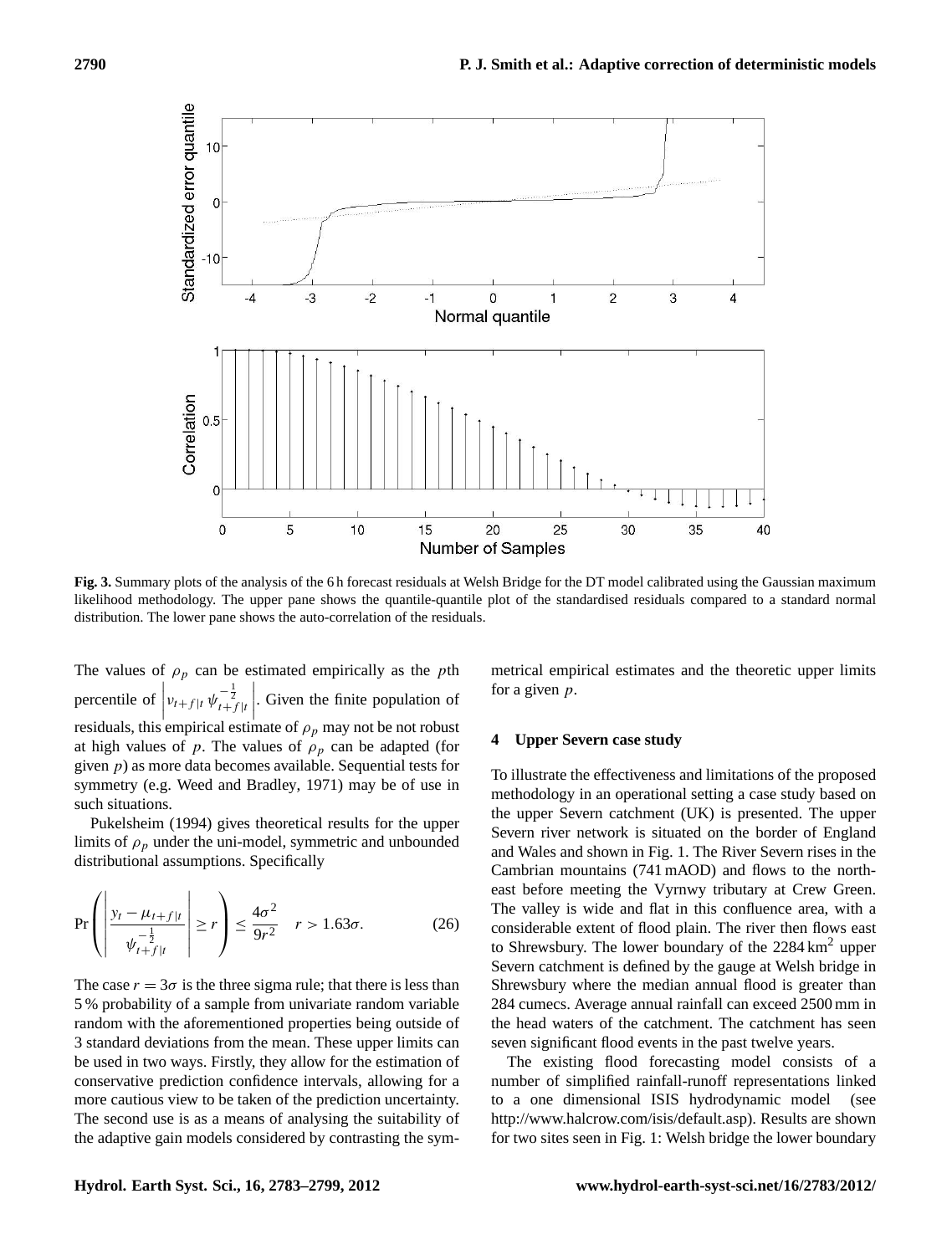

<span id="page-8-0"></span>**Fig. 4.** Summary plots of the analysis of the 6 h forecast residuals for the RW model calibrated using the SEFE methodology. The upper pane shows the cumulative distributions of the absolute values of the residuals at Welsh Bridge. The solid line being positive residuals and the dotted line being negative residuals. The lower pane shows the auto-correlation of the residuals.

of the catchment and Llandrinio an internal node of the hydraulic model at which observations are available. The latter is just upstream of the junction with the major Vyrnwy tributary and may be affected by backwater effects at flood stages. At both sites water levels are observed every 15 min.

Operationally, the flood forecasting model is run with a 15 minute time step and evaluated twice daily. At midnight it is run in a continuous mode using observed inputs and output data assimilation to generate a set of "warm states" which are used to initialise the forecasts. The first set of forecasts issued at midnight (00:00) give up to 36 h lead time using forecast precipitation. The second set of forecasts is issued at midday (12:00). These forecasts are initialised by evolving the "warm states" using the observed meteorological variables between midnight and midday. Forecast precipitation is then used to evaluate the flood forecasting model giving forecasts of the hydrological variables with up to 36 h lead time. Further details can be found in [Weerts et al.](#page-16-5) [\(2011\)](#page-16-5).

The adaptive gain correction is initialised at the start of each forecast period. The first four hours of forecasts are used as a burn-in period for the adaptive gain. Then, in keeping with the operational system, forecasts are issued based on the most recent forecast run of the flood forecasting model for which the adaptive gain is burnt in. A single year of data (2006) which contains a significant flood event is used to identify and estimate the adaptive correction. Three years

(2007–2009) are used for validation purposes. The results for each of the sites are summarised below.

#### **4.1 Welsh bridge**

Figure [2](#page-3-1) shows the hydraulic model predictions and observed data at Welsh bridge during the calibration period. There is a systematic over estimation of the water level during periods of low flow. Such a systematic bias may arise from the calibration of the hydraulic model. If the model was calibrated to discharge data and the representation of the gauged cross section poor at shallow depths, such a bias may result. Alternatively an artificially high low water level within the model, such as that seen here, can arise as a means of achieving acceptable representations of high water level periods.

The adaptive gain correction could be utilised to correct the forecasts in these low flow periods. The difference in relationship between the hydraulic model and observed data for the low flow periods and when this model is responding to rainfall suggests that a different calibration of the stochastic model for the adaptive gain may be required for each. For flooding purposes the response to rainfall is more important. Therefore, the calibration and validation criteria are only evaluated at Welsh bridge for the simulations of the hydraulic model which forecast a water level greater than 1 m.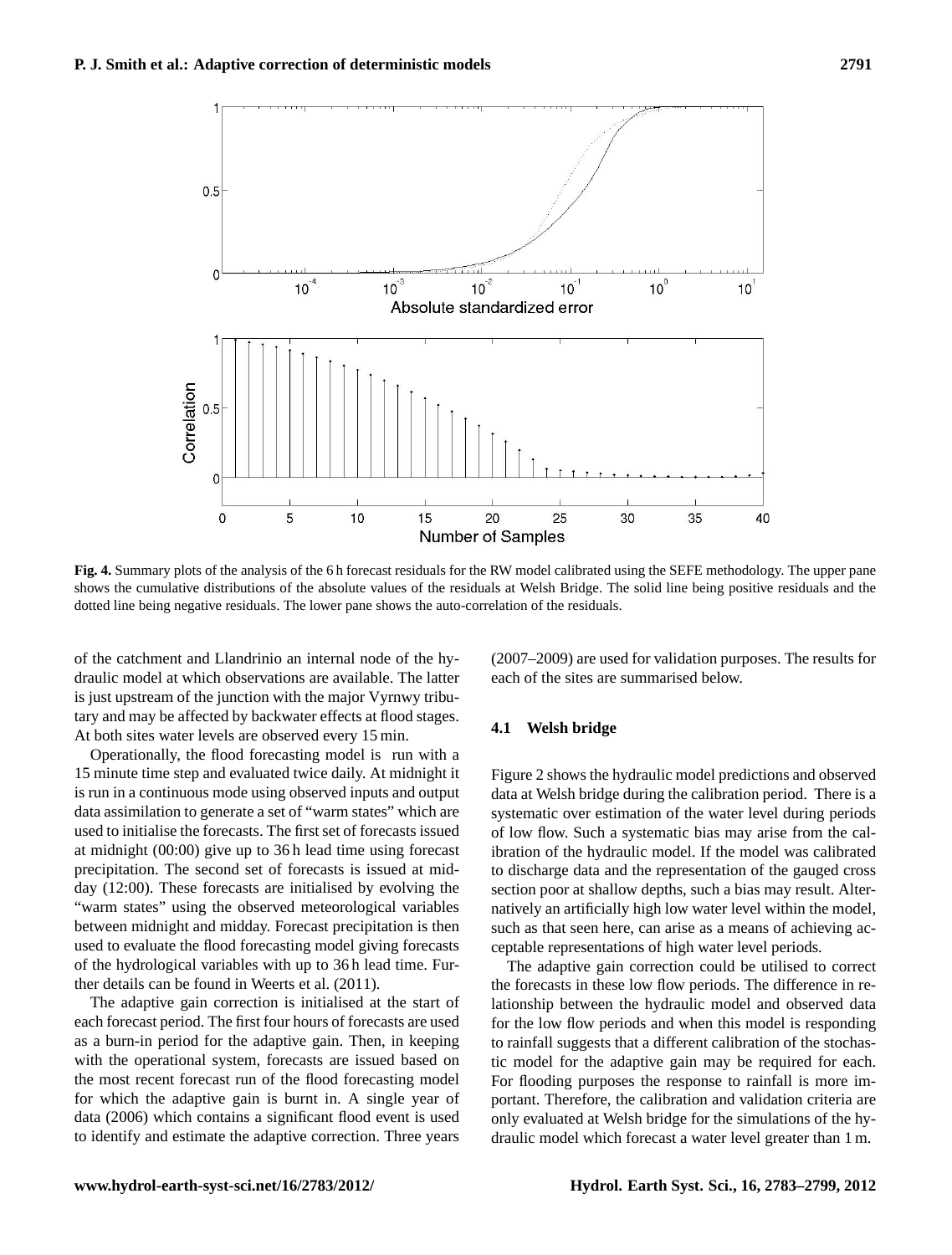

<span id="page-9-0"></span>**Fig. 5.** Examples of 6 h ahead forecasts given at Welsh bridge for two large flood events during calibration (upper pane) and validation (lower pane) periods generated using the SLLT model calibrated using the Guassian methodology. The shaded area represents the 95 % prediction confidence interval with the solid line being the expected value of the predictions. Observed data points are also shown along with the deterministic model forecast (dotted line).



<span id="page-9-1"></span>**Fig. 6.** Examples of 6 h ahead forecasts given at Welsh bridge for two large flood events during calibration (upper pane) and validation (lower pane) periods generated using the RW model calibrated using the SEFE methodology. The shaded area represents the 95 % prediction confidence interval with the solid line being the expected value of the predictions. Observed data points are also shown along with the deterministic model forecast (dotted line).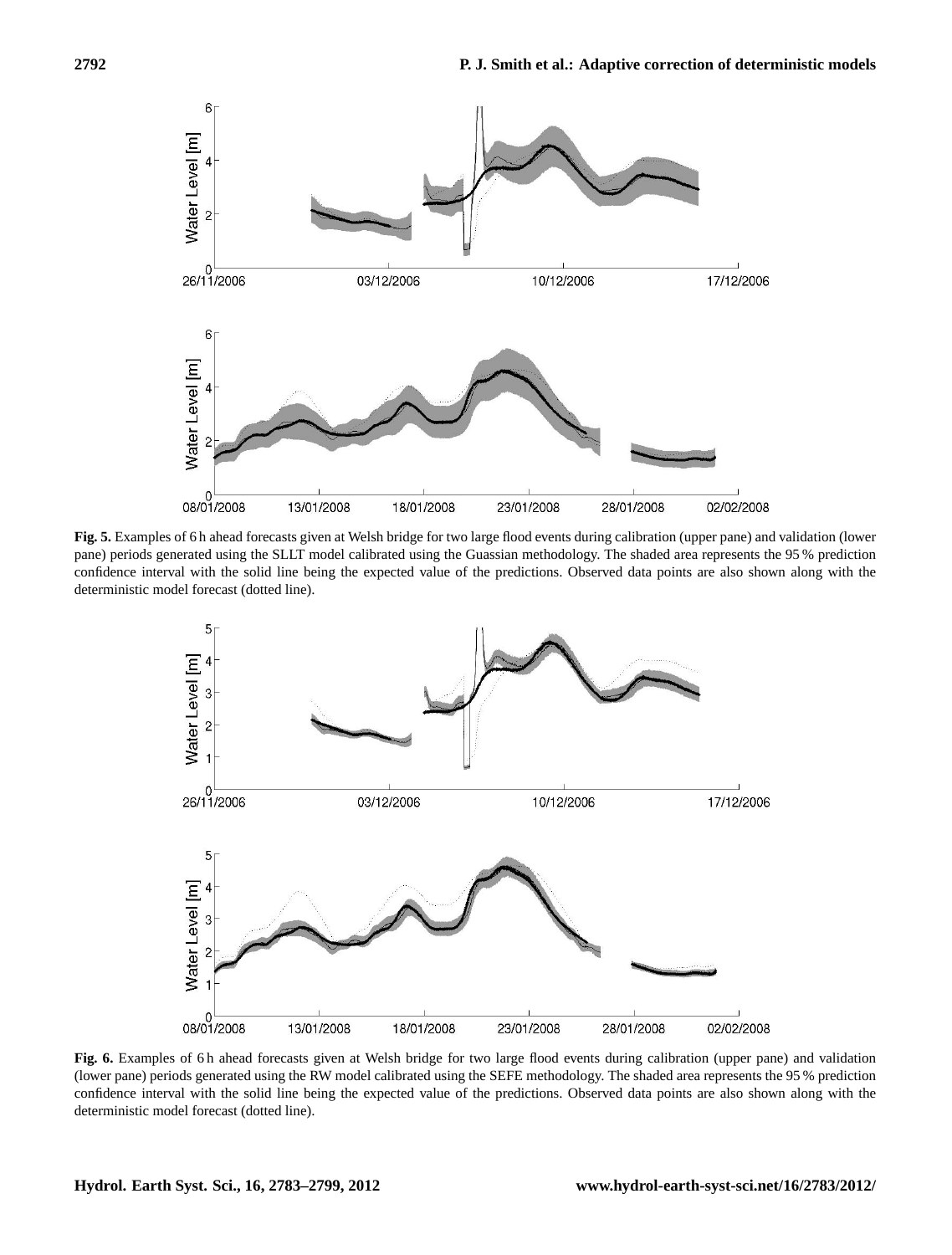<span id="page-10-0"></span>**Table 5.** Fraction of observations at Welsh bridge bracketed by the estimated 95 % prediction intervals during validation. Bracketed results are those for the SEFE calibration with the italicised and bold values corresponding to the empirical and theoretical symmetric bounds. Results are shown for all the time periods, high levels  $(> 2 \text{ m})$  and periods where the hydrograph is rising for different combinations of lead time (hours) and GRW model.

|             | Period | $\overline{c}$    | 6                 | 9                | 12               | 18               | 24                |
|-------------|--------|-------------------|-------------------|------------------|------------------|------------------|-------------------|
| <b>RW</b>   | All    | 0.99(0.97,0.99)   | 0.99(0.97,0.99)   | 0.99(0.97,0.99)  | 0.99(0.96, 0.99) | 0.99(0.96, 0.99) | 0.99(0.95, 0.99)  |
|             | High   | 1.00(0.93,1.00)   | 0.99(0.92,1.00)   | 0.99(0.92,1.00)  | 0.99(0.90,1.00)  | 0.99(0.90,1.00)  | 1.00(0.90,1.00)   |
|             | Rising | 1.00(0.93,1.00)   | 1.00(0.93,1.00)   | 1.00(0.94, 1.00) | 1.00(0.94,1.00)  | 1.00(0.95,1.00)  | 0.99(0.94,1.00)   |
| AR          | All    | 0.99(0.96, 0.99)  | 0.99(0.96,0.99)   | 0.99(0.95, 0.99) | 0.99(0.95, 0.99) | 0.99(0.94, 0.99) | 0.99(0.94, 0.99)  |
|             | High   | 1.00(0.93,1.00)   | 0.99(0.92,1.00)   | 0.99(0.91,1.00)  | 0.99(0.89,1.00)  | 0.99(0.90,1.00)  | 0.99(0.91,1.00)   |
|             | Rising | 1.00(0.93,1.00)   | 1.00(0.93,1.00)   | 1.00(0.94, 1.00) | 1.00(0.94, 1.00) | 1.00(0.95,1.00)  | 0.99(0.95,1.00)   |
| <b>LLT</b>  | All    | 0.99(0.98,0.99)   | 0.99(0.97, 0.99)  | 0.99(0.97,0.99)  | 0.99(0.97,0.99)  | 0.99(0.97,0.99)  | 0.99(0.98,0.99)   |
|             | High   | 0.99(0.96,1.00)   | 0.99(0.94,1.00)   | 0.99(0.93,1.00)  | 0.99(0.92,1.00)  | 0.99(0.92,1.00)  | 0.99(0.94,1.00)   |
|             | Rising | 1.00(0.93,1.00)   | 0.99(0.93,1.00)   | 1.00(0.94,1.00)  | 1.00(0.95,1.00)  | 0.99(0.96,1.00)  | 0.99(0.97,0.99)   |
| <b>DLLT</b> | All    | 0.99(0.98,0.99)   | 0.99(0.97,0.99)   | 0.99(0.97,0.99)  | 0.99(0.97,0.99)  | 0.99(0.97,0.99)  | 0.99(0.98,0.99)   |
|             | High   | 0.99(0.95, 0.99)  | 0.99(0.89,1.00)   | 0.99(0.88, 0.99) | 0.99(0.89.0.99)  | 0.99(0.91, 0.99) | 1.00(0.94.1.00)   |
|             | Rising | 1.00(0.93,1.00)   | 1.00(0.92,1.00)   | 1.00(0.93,1.00)  | 1.00(0.94, 1.00) | 1.00(0.95,1.00)  | 1.00(0.97,0.99)   |
| <b>RWD</b>  | All    | 0.99(0.97,0.99)   | 0.99(0.97,0.99)   | 0.99(0.97,0.99)  | 0.99(0.97,0.99)  | 0.99(0.97,0.99)  | 0.99(0.98,0.99)   |
|             | High   | 1.00(0.95,1.00)   | 0.99(0.94,1.00)   | 0.99(0.93,1.00)  | 0.99(0.92,1.00)  | 0.99(0.92,1.00)  | 0.99(0.94,1.00)   |
|             | Rising | 1.00(0.93,1.00)   | 0.99(0.93,1.00)   | 1.00(0.94, 1.00) | 1.00(0.95,1.00)  | 0.99(0.96,1.00)  | 0.99(0.97,0.99)   |
| <b>IRW</b>  | All    | 0.99(0.98,0.99)   | 0.99(0.97,0.99)   | 0.99(0.97,0.99)  | 0.99(0.97,0.99)  | 0.99(0.97,0.99)  | 0.99(0.98,0.99)   |
|             | High   | 0.99(0.95, 0.99)  | 0.99(0.89,1.00)   | 0.99(0.88, 0.99) | 0.99(0.89, 0.99) | 0.99(0.91, 0.99) | 1.00(0.94, 1.00)  |
|             | Rising | 1.00 (0.93, 1.00) | 1.00 (0.92, 1.00) | 1.00(0.93,1.00)  | 1.00(0.94,1.00)  | 1.00(0.95,1.00)  | 1.00 (0.97, 0.99) |
| <b>SRW</b>  | All    | 0.99(0.97,0.99)   | 0.99(0.96, 0.99)  | 0.99(0.97,0.99)  | 0.99(0.97,0.99)  | 0.99(0.96, 0.99) | 0.99(0.95,0.99)   |
|             | High   | 0.99(0.93,1.00)   | 0.99(0.91,1.00)   | 0.99(0.92,1.00)  | 0.99(0.88,1.00)  | 0.99(0.87,1.00)  | 0.99(0.88,1.00)   |
|             | Rising | 1.00(0.94,1.00)   | 1.00(0.92,1.00)   | 1.00(0.94, 1.00) | 1.00(0.94,1.00)  | 1.00(0.94, 1.00) | 0.99(0.94,1.00)   |
| DT          | All    | 0.99(0.97,0.99)   | 0.99(0.97,0.99)   | 0.99(0.97,0.99)  | 0.99(0.97,0.99)  | 0.99(0.96, 0.99) | 0.99(0.95,0.99)   |
|             | High   | 0.99(0.93,1.00)   | 0.99(0.91,1.00)   | 0.99(0.92,1.00)  | 0.99(0.88,1.00)  | 0.99(0.87,1.00)  | 0.99(0.88,1.00)   |
|             | Rising | 1.00(0.94, 1.00)  | 1.00 (0.92, 1.00) | 1.00(0.94, 1.00) | 1.00(0.94, 1.00) | 1.00(0.94, 1.00) | 0.99(0.94,1.00)   |
| <b>SLLT</b> | All    | 0.99(0.97,0.99)   | 0.99(0.96,0.99)   | 0.99(0.95,0.99)  | 0.99(0.94, 0.99) | 0.99(0.94, 0.99) | 0.99(0.94, 0.99)  |
|             | High   | 0.99(0.93,1.00)   | 0.99(0.91,1.00)   | 0.99(0.91,1.00)  | 0.99(0.86,1.00)  | 0.99(0.88,1.00)  | 0.99(0.89,1.00)   |
|             | Rising | 1.00(0.92,1.00)   | 1.00(0.92,1.00)   | 1.00(0.93,1.00)  | 1.00(0.93,1.00)  | 0.99(0.94,1.00)  | 0.99(0.95,1.00)   |

<span id="page-10-1"></span>**Table 6.** Calibration results for Llandrinio showing the log likelihood and RMSE (bracketed) for various forecast lead times (hours) and GRW models.

|             | $\mathfrak{D}$   | 6                 | 9                 | 12                | 18                | 24                |
|-------------|------------------|-------------------|-------------------|-------------------|-------------------|-------------------|
| RW          | $-523.75(0.23)$  | $-3879.11(0.50)$  | $-4576.16(0.57)$  | $-4868.47(0.61)$  | $-5135.70(0.65)$  | $-5446.65(0.67)$  |
| AR          | $-466.31(0.22)$  | $-3783.83(0.49)$  | $-4486.50(0.55)$  | $-4773.20(0.59)$  | $-5020.97(0.62)$  | $-5307.53(0.63)$  |
| <b>LLT</b>  | $-545.97(0.27)$  | $-7493.31(0.82)$  | $-10235.82(1.26)$ | $-12565.22(1.72)$ | $-16020.44(2.62)$ | $-18463.92(3.53)$ |
| <b>DLLT</b> | $-551.17(0.30)$  | $-12282.72(0.83)$ | $-10196.52(1.26)$ | $-12429.47(1.72)$ | $-15729.97(2.63)$ | $-18467.72(3.53)$ |
| <b>RWD</b>  | $-1707.44(0.31)$ | $-8560.98(0.97)$  | $-11395.47(1.47)$ | $-13713.16(1.98)$ | $-17016.15(3.02)$ | $-19875.52(4.04)$ |
| <b>IRW</b>  | $-545.97(0.31)$  | $-12294.39(0.82)$ | $-10192.66(1.26)$ | $-12425.94(1.72)$ | $-15726.36(2.62)$ | $-18463.99(3.53)$ |
| <b>SRW</b>  | 1710.53 (0.20)   | $-307.89(0.34)$   | $-1115.54(0.38)$  | $-1515.08(0.40)$  | $-2109.19(0.43)$  | $-2588.85(0.45)$  |
| DT.         | 1709.51 (0.20)   | $-308.10(0.34)$   | $-1115.58(0.38)$  | $-1515.08(0.40)$  | $-2109.19(0.43)$  | $-2588.85(0.45)$  |
| <b>SLLT</b> | 1710.53 (0.20)   | $-307.89(0.34)$   | $-1115.36(0.38)$  | $-1513.65(0.40)$  | $-2092.73(0.42)$  | $-2553.96(0.44)$  |

Table [2](#page-4-4) presents the log likelihood and root mean squared error (RMSE) summaries of the calibration results at various forecast lead times. For both calibration methodologies, the performance of the LLT model along with its special cases DLLT, RWD and IRW decays much more rapidly with lead time than the alternative models. This suggests that as with the SLLT, SRW and DT models there is the need to recognise the decay in information about the future values of the gain or its gradient through the use of damping parameters. The RMSE of the deterministic model prediction (based on always using the most recent model run) is 0.37. At lead times greater than 12 hours, none of the models achieves a significant decrease in the RMSE, though they still provide an estimate of the forecast uncertainty.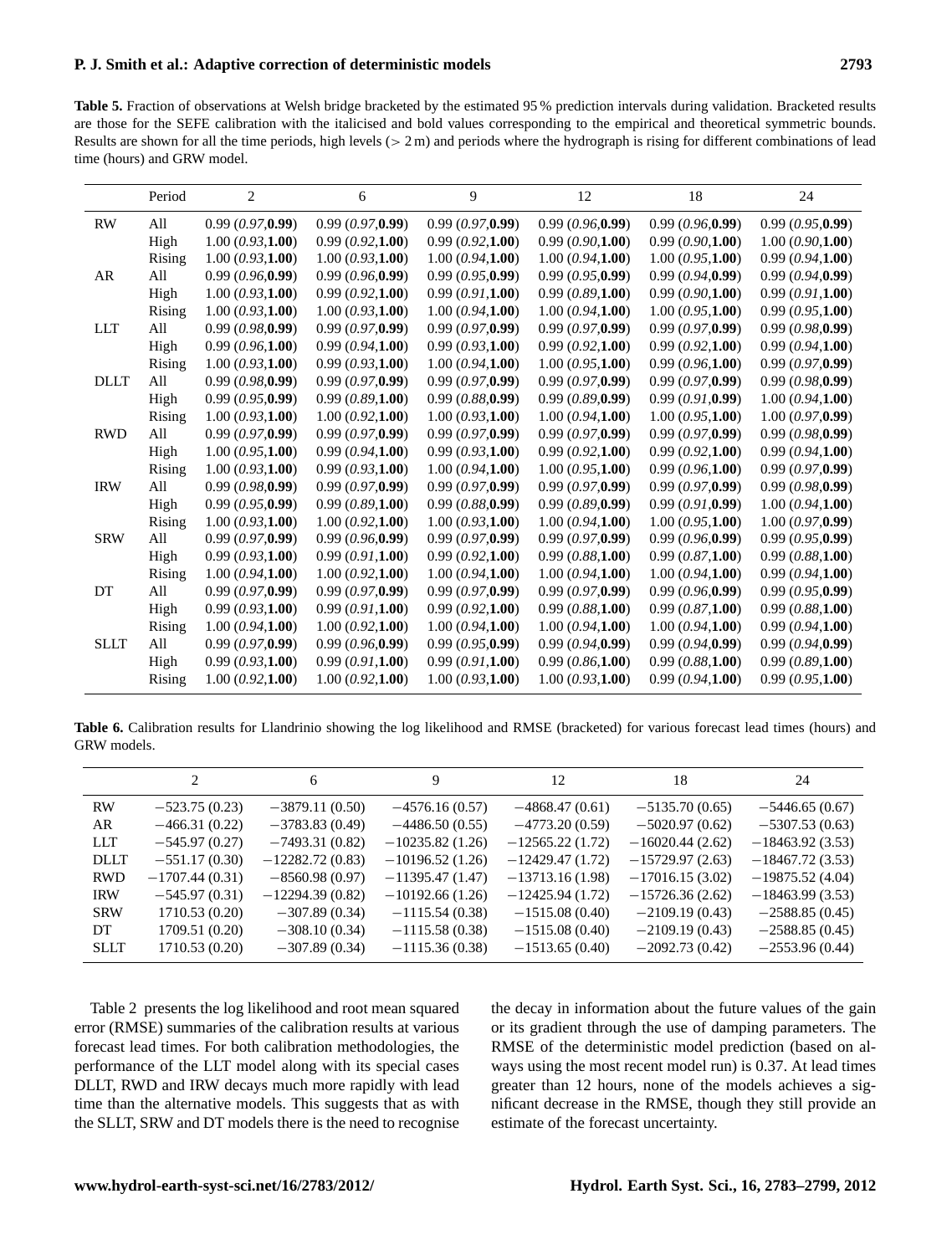

<span id="page-11-0"></span>**Fig. 7.** Examples of 6 h ahead forecasts given at Llanrinio for two large flood events during calibration (upper pane) and validation (lower pane) periods generated using the SLLT model calibrated using the SEFE methodology with empirical error bounds. The shaded area represents the 95 % prediction confidence interval with the solid line being the expected value of the predictions. Observed data points are also shown along with the deterministic model forecast (dotted line).

Calibration with the GML methodology allows model selection to be performed using time series identification criteria, such as the AIC [\(Akaike,](#page-15-32) [1974\)](#page-15-32) or BIC [\(Schwarz,](#page-15-33) [1978\)](#page-15-33). This leads to the selection of the SLLT at all the lead times considered. The RMSE results of the SEFE calibration suggest that at shorter lead times, a more parsimonious model, such as the RW, may be suitable. Further analysis of the predictive performance of the models can be gained by examining the coverage and precision of the forecasts shown for the calibration period in Tables [3](#page-5-3) and [4.](#page-6-0)

Table [3](#page-5-3) shows the percentage of points falling within the 95 % prediction confidence interval for various lead times during calibration. Results are shown for three categories: the whole period, high water levels greater than 2 m and rising parts of the observed hydrograph where  $y_{t+1} > y_t$ . By definition the empirical bounds derived from the SEFE methodology bracket 95 % of all the (calibration) observations. Coverage of the high and rising flow categories for this methodology is less than 95 % for all models and lead times. Coverage of high flows decreases with increasing lead time for all the models. This indicates that the pooling of the residuals in computing the empirical bounds may not be appropriate. The values of  $\kappa_p$ , or indeed the model parameters, may be state or time dependent [\(Young,](#page-16-11) [2002;](#page-16-11) [Young et al.,](#page-16-12) [2001\)](#page-16-12).

The theoretical prediction bounds of the SEFE methodology give in all cases percentages of coverage based on all the calibration data that is consistent with the error assumptions outlined in Sect. [2.1.](#page-2-2) A similar pattern to the empirical results for the coverage of the high and rising flows categories is shown.

The high percentages for coverage when using the Gaussian likelihood calibration at short forecast lead times support the suggestion that the assumptions used in deriving the likelihood may not be valid. However, at lead times up to six hours, there is less evidence of systematic differences in the percentage of observations covered in the three discharge categories. As with the SEFE calibration at longer lead times, the coverage of the high flow category deteriorates for all the models.

The results in Tables [4](#page-6-0) summarise the precision of the of the forecasts through the mean of the forecasts standard deviation over each flow category. The empirically derived forecast error bounds are, especially at lead times up to six hours, significantly sharper than the theoretical upper limit and those resulting from the Gaussian calibration.

Figure [3](#page-7-1) shows two summary plots of the standardised 6 h forecast residuals of the SLLT model calibrated using the Gaussian likelihood methodology. The upper pane shows a quantile-quantile plot of the standardised residual  $v_{t}$ <sub>t+f |t</sub>  $\hat{\sigma}^{-1} \psi_{t+f|t}^{-\frac{1}{2}}$  against a standard norm distribution. The heavier tails present in the distribution for the standardised residuals indicates that the Gaussian assumption may not be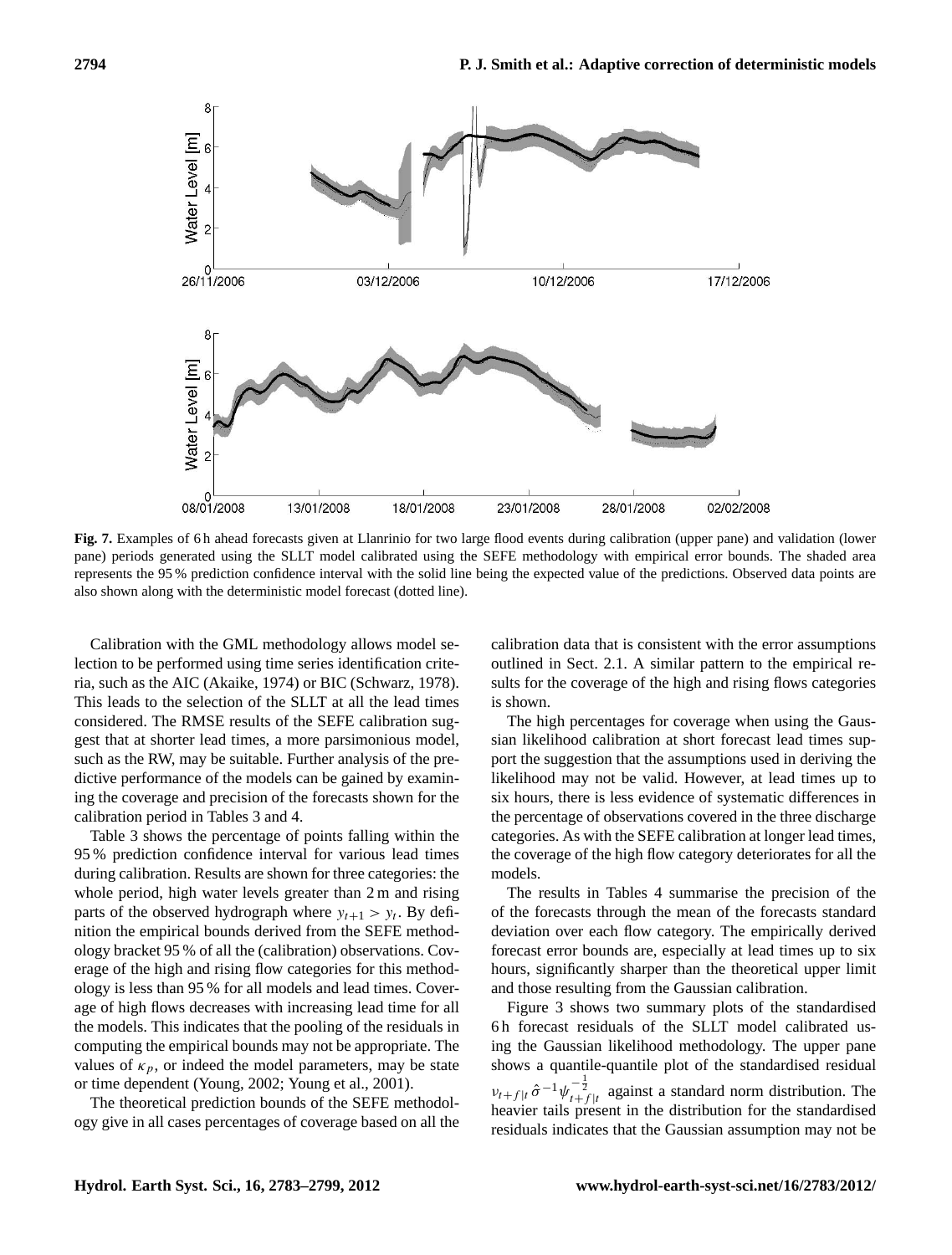<span id="page-12-0"></span>**Table 7.** Fraction of observations at Llandrinio bracketed by the estimated 95 % prediction intervals during calibration. Bracketed results are those for the SEFE calibration with the italicised and bold values corresponding to the empirical and theoretical symmetric bounds. Results are shown for all the time period, high levels  $(> 4 \text{ m})$  and periods where the hydrograph is rising for different combinations of lead time (hours) and GRW model.

|             | Period | 2                | 6                 | 9                | 12               | 18               | 24                |
|-------------|--------|------------------|-------------------|------------------|------------------|------------------|-------------------|
| <b>RW</b>   | All    | 0.97(0.95,0.97)  | 0.97(0.95,0.97)   | 0.96(0.95, 0.97) | 0.96(0.95,0.96)  | 0.96(0.95, 0.96) | 0.95(0.95, 0.95)  |
|             | High   | 0.96(0.94,0.96)  | 0.94(0.90.0.94)   | 0.93(0.89, 0.94) | 0.93(0.89, 0.93) | 0.92(0.89, 0.92) | 0.91(0.88, 0.91)  |
|             | Rising | 0.95(0.89, 0.95) | 0.95(0.88, 0.95)  | 0.94(0.89, 0.94) | 0.94(0.89, 0.94) | 0.94(0.90.0.94)  | 0.93(0.89, 0.93)  |
| AR          | All    | 0.97(0.95,0.97)  | 0.97(0.95,0.97)   | 0.96(0.95,0.96)  | 0.96(0.95,0.96)  | 0.96(0.95, 0.96) | 0.95(0.95, 0.95)  |
|             | High   | 0.96(0.95, 0.96) | 0.94(0.92, 0.94)  | 0.93(0.91, 0.94) | 0.93(0.90, 0.93) | 0.92(0.91, 0.92) | 0.91(0.90, 0.91)  |
|             | Rising | 0.95(0.91, 0.95) | 0.95(0.92, 0.95)  | 0.94(0.92, 0.94) | 0.94(0.92, 0.94) | 0.94(0.93, 0.94) | 0.93(0.93, 0.93)  |
| <b>LLT</b>  | All    | 0.97(0.95, 0.97) | 0.96(0.95, 0.97)  | 0.96(0.95, 0.96) | 0.96(0.95, 0.96) | 0.95(0.95, 0.95) | 0.95(0.95, 0.95)  |
|             | High   | 0.95(0.94, 0.96) | 0.94(0.90.0.94)   | 0.93(0.89, 0.93) | 0.92(0.89, 0.93) | 0.91(0.89, 0.92) | 0.91(0.88, 0.91)  |
|             | Rising | 0.95(0.91,0.95)  | 0.95(0.90, 0.95)  | 0.94(0.91,0.94)  | 0.94(0.92,0.94)  | 0.94(0.93,0.94)  | 0.93(0.91, 0.93)  |
| <b>DLLT</b> | All    | 0.97(0.95,0.97)  | 0.97(0.95,0.97)   | 0.96(0.95, 0.96) | 0.96(0.95, 0.96) | 0.95(0.95, 0.95) | 0.95(0.95, 0.95)  |
|             | High   | 0.95(0.95, 0.96) | 0.94(0.90.0.94)   | 0.93(0.89, 0.93) | 0.92(0.89, 0.93) | 0.91(0.89, 0.92) | 0.91(0.88, 0.91)  |
|             | Rising | 0.95(0.91, 0.95) | 0.95(0.90, 0.95)  | 0.94(0.91, 0.94) | 0.94(0.92,0.94)  | 0.94(0.93,0.94)  | 0.93(0.91, 0.93)  |
| <b>RWD</b>  | All    | 0.97(0.95,0.97)  | 0.96(0.95,0.97)   | 0.96(0.95,0.96)  | 0.96(0.95,0.96)  | 0.95(0.95, 0.95) | 0.95(0.95, 0.95)  |
|             | High   | 0.95(0.93,0.95)  | 0.93(0.90, 0.94)  | 0.93(0.89, 0.93) | 0.92(0.89, 0.93) | 0.91(0.89, 0.92) | 0.90(0.88, 0.91)  |
|             | Rising | 0.95(0.90, 0.95) | 0.95(0.91, 0.95)  | 0.94(0.92,0.94)  | 0.94(0.93,0.94)  | 0.94(0.93,0.94)  | 0.93(0.91,0.93)   |
| <b>IRW</b>  | All    | 0.97(0.95, 0.97) | 0.97(0.95.0.97)   | 0.96(0.95.0.96)  | 0.96(0.95,0.96)  | 0.95(0.95, 0.95) | 0.95(0.95, 0.95)  |
|             | High   | 0.95(0.95, 0.96) | 0.94(0.90, 0.94)  | 0.93(0.89, 0.93) | 0.92(0.89, 0.93) | 0.91(0.89, 0.92) | 0.91(0.88, 0.91)  |
|             | Rising | 0.95(0.91,0.95)  | 0.95(0.90, 0.95)  | 0.94(0.91, 0.94) | 0.94(0.92,0.94)  | 0.94(0.93,0.94)  | 0.93(0.91, 0.93)  |
| <b>SRW</b>  | All    | 0.97(0.95,0.97)  | 0.96(0.95,0.97)   | 0.96(0.95,0.96)  | 0.96(0.95,0.96)  | 0.95(0.95, 0.95) | 0.95(0.95, 0.95)  |
|             | High   | 0.95(0.95, 0.96) | 0.92(0.88, 0.94)  | 0.89(0.87, 0.93) | 0.88(0.86, 0.92) | 0.87(0.86, 0.91) | 0.87(0.86, 0.91)  |
|             | Rising | 0.95(0.90, 0.95) | 0.93(0.89, 0.94)  | 0.92(0.89, 0.94) | 0.91(0.90, 0.94) | 0.91(0.90, 0.94) | 0.91(0.90, 0.93)  |
| DT          | All    | 0.97(0.95,0.97)  | 0.96(0.95,0.97)   | 0.96(0.95,0.96)  | 0.96(0.95,0.96)  | 0.95(0.95, 0.95) | 0.95(0.95, 0.95)  |
|             | High   | 0.95(0.95, 0.96) | 0.92(0.88, 0.94)  | 0.89(0.87, 0.93) | 0.88(0.86, 0.92) | 0.87(0.86, 0.91) | 0.87(0.86, 0.91)  |
|             | Rising | 0.95(0.90, 0.95) | 0.93(0.89, 0.94)  | 0.92(0.89, 0.94) | 0.91(0.90, 0.94) | 0.91(0.90, 0.94) | 0.91 (0.90, 0.93) |
| <b>SLLT</b> | All    | 0.97(0.95,0.97)  | 0.96(0.95,0.97)   | 0.96(0.95,0.96)  | 0.96(0.95,0.96)  | 0.95(0.95, 0.95) | 0.95(0.95, 0.95)  |
|             | High   | 0.95(0.95, 0.96) | 0.92~(0.88, 0.94) | 0.89(0.87, 0.93) | 0.88(0.86, 0.93) | 0.87(0.87, 0.92) | 0.87(0.87, 0.91)  |
|             | Rising | 0.95(0.90, 0.95) | 0.93(0.89, 0.94)  | 0.92(0.90, 0.94) | 0.91(0.90, 0.94) | 0.91(0.91, 0.94) | 0.91(0.91, 0.93)  |

valid. The residual distribution is approximately symmetric. Therefore, the use of the Kalman filter may be a valid approximation, even if the resulting prediction confidence intervals are not appropriately defined. The lower plot indicates that the residuals are correlated up to at least a lag of 28 samples, or 7 h, approximately the forecast lead time. This and the low correlation value suggest that the conditional independence assumption, while not strictly valid, may be a reasonable approximation.

The forecast residuals of the SEFE methodology can also be assessed. The lower pane of Fig. [4](#page-8-0) shows the autocorrelation pattern in the residuals of the RW model fitted by the SEFE methodology for a 6 h leadtime. The correlation within the residuals lower and less persistent at longer lags than for the Gaussian calibration. The upper pane of Fig. [4](#page-8-0) shows the cumulative distributions of the positive standardised residuals along with that of the absolute value of negative standardised residuals. It indicates a lack of symmetry in the residuals confirmed by a Wilcoxon sign rank test.

Table [5](#page-10-0) shows the percentage of observations falling within the 95 % prediction confidence interval during the val-

idation period. The high percentages for the GML methodology further support the suggestion that the assumptions used in deriving the likelihood may not be valid. The results for the SEFE calibration indicate that the symmetrical empirical estimation of  $\rho_p$  derived during calibration perform well in the validation period. The predictive bounds derived using the theoretical upper limit appear to bracket around 99 % of the data during the validation period, suggesting they are unduly conservative.

Figure [5](#page-9-0) shows the predictions made using the SLLT model calibrated using the Gaussian methodology for the largest flood events at Welsh bridge in the calibration and validation periods. The results are encouraging with the adaptive gain acting to correct the model forecast towards the observed values. During both the calibration and validation period adaptive gain methodology is able to correct for errors in both the timing and magnitude of the hydrograph peaks as well as the receding limb.

The calibration event (upper pane) highlights that the methodology is not able to correct for highly erroneous model forecasts. The validation results (lower pane) also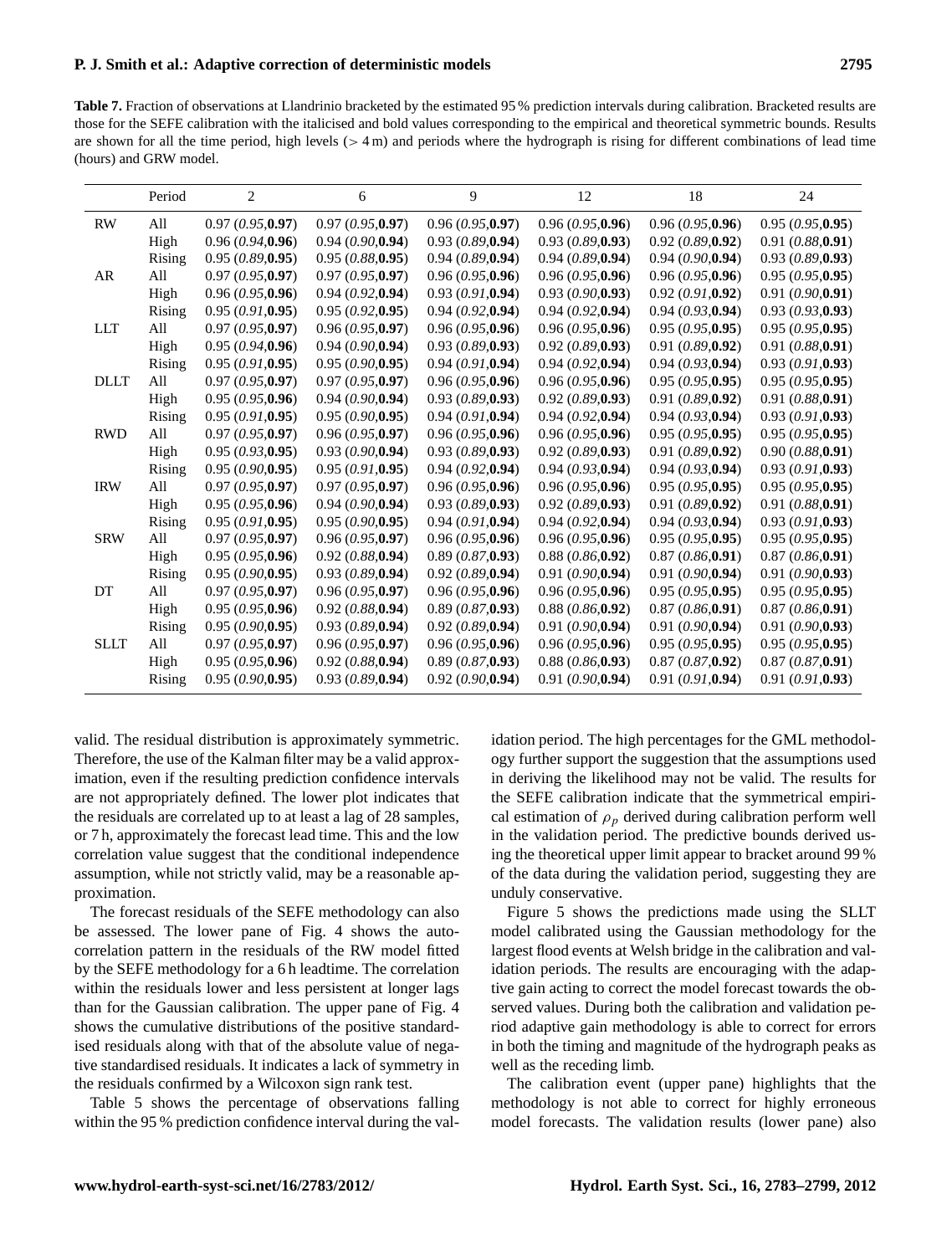<span id="page-13-0"></span>**Table 8.** Precision of the forecasts (see text for definition) during calibration at Llandrinio. Bracketed results are those for the SEFE calibration with the italicised and bold values corresponding to the empirical and theoretical symmetric bounds. Results are shown for all the time period, high levels  $(> 4 \text{ m})$  and periods where the hydrograph is rising for different combinations of lead time (hours) and GRW model.

| Period | $\overline{2}$    | 6                                      | 9                     | 12                     | 18                    | 24                    |
|--------|-------------------|----------------------------------------|-----------------------|------------------------|-----------------------|-----------------------|
| All    | 0.74(0.13,1.24)   | 1.03(0.39,1.56)                        | 1.09(0.51, 1.66)      | 1.11(0.61, 1.68)       | 1.12(0.70, 1.70)      | 1.13(0.71, 1.72)      |
|        |                   |                                        |                       |                        |                       | 1.96 (1.27, 3.09)     |
|        | 0.76(0.14, 1.33)  | 1.07(0.40, 1.63)                       | 1.14(0.54, 1.74)      | 1.16(0.64, 1.77)       | 1.18(0.75, 1.80)      | 1.20(0.76, 1.84)      |
| All    | 0.73(0.13, 1.24)  | 1.02(0.43, 1.56)                       | 1.08(0.53, 1.66)      | 1.10(0.60, 1.69)       | 1.11(0.70, 1.72)      | 1.12(0.74, 1.74)      |
| High   | 0.99(0.27,2.52)   | 1.49(0.64, 2.36)                       | 1.65(0.83, 2.61)      | 1.74(0.97,2.75)        | 1.84 (1.19, 2.94)     | 1.92 (1.32, 3.10)     |
| Rising | 0.75(0.14, 1.33)  | 1.06(0.44, 1.63)                       | 1.13(0.56, 1.74)      | 1.15(0.63, 1.78)       | 1.17(0.74, 1.82)      | 1.19(0.79, 1.86)      |
| All    | 0.86(0.11, 1.72)  | 1.83(0.78,3.02)                        | 2.64 (1.24, 4.43)     | 3.31 (1.67, 5.75)      | 4.55(2.37,8.15)       | 6.77(3.09,11.21)      |
| High   | 1.01 (0.23, 3.49) | 2.83 (1.11, 4.32)                      | 4.11 (1.82, 6.49)     | 5.64 (2.68, 9.22)      | 8.96(4.56,15.67)      | 13.68 (6.22, 22.56)   |
| Rising | 0.90(0.12, 1.84)  | 2.01 (0.85, 3.31)                      | 3.18 (1.52, 5.40)     | 4.20(2.19,7.52)        | $5.99$ $(3.30,11.35)$ | 9.35(4.35,15.76)      |
| All    | 0.86(0.10,1.90)   | 2.47(0.78,3.02)                        | $2.72$ $(I.24,4.41)$  | 3.51 (1.67, 5.72)      | 4.98(2.36, 8.12)      | 6.77(3.08,11.16)      |
| High   | 1.01 (0.19, 3.60) | 4.55 (1.11, 4.32)                      | 4.14(1.82, 6.48)      | 5.79(2.68,9.20)        | 9.67(4.55,15.62)      | 13.69 (6.20, 22.46)   |
| Rising | 0.90(0.11, 2.02)  | 2.69(0.85, 3.31)                       | 3.29 (1.51, 5.37)     | 4.54(2.18,7.49)        | $6.83$ $(3.29,11.30)$ | 9.35(4.33,15.68)      |
| All    | 0.92(0.18,1.43)   | 2.05(0.87,3.39)                        | $2.90$ $(I.39,5.11)$  | $3.80$ $(1.87, 6.92)$  | 5.35(2.86,10.48)      | 7.53(4.01, 15.37)     |
| High   | 1.22(0.37,2.93)   | 3.29 (1.31, 5.10)                      | 4.77(2.10,7.69)       | $6.62$ $(3.02, 11.15)$ | 10.66 (5.49,20.09)    | 15.47(8.05,30.83)     |
| Rising | 0.97(0.20, 1.54)  | 2.25(0.95,3.71)                        | 3.45(1.70.6.22)       | 4.82(2.46,9.09)        | 7.15(4.07,14.90)      | 10.24(5.81, 22.24)    |
| All    | 0.86(0.10,1.93)   | 2.47(0.78,3.02)                        | $2.72$ $(I.24,4.41)$  | 3.51 (1.66, 5.72)      | 4.98(2.37, 8.11)      | 6.77(3.08,11.15)      |
| High   | 1.01 (0.19, 3.58) | 4.55 (1.11, 4.32)                      | $4.14$ $(I.82, 6.48)$ | 5.79(2.67,9.19)        | 9.66(4.55,15.60)      | 13.68 (6.20, 22.44)   |
| Rising | 0.90(0.11, 2.05)  | 2.69(0.85, 3.31)                       | 3.29 (1.51, 5.37)     | 4.54(2.18,7.48)        | $6.82$ $(3.29,11.29)$ | 9.34 (4.32, 15.66)    |
| All    | 0.66(0.10, 1.29)  | 0.88(0.52, 1.36)                       | 1.02 (0.73, 1.57)     | 1.11(0.91, 1.71)       | 1.25 (1.14, 1.93)     | $1.43$ $(I.35, 2.22)$ |
| High   | 0.71(0.20,2.51)   | 0.97(0.60, 1.57)                       | 1.10(0.84, 1.80)      | $1.23$ (1.07,2.02)     | $1.60$ (1.55,2.63)    | 1.97 (1.96, 3.23)     |
| Rising | 0.67(0.11, 1.38)  | 0.91(0.54, 1.42)                       | 1.10(0.80, 1.72)      | 1.26 (1.05, 1.97)      | $1.50$ $(I.39,2.36)$  | 1.77(1.71, 2.80)      |
| All    | 0.66 (0.10, 1.29) | 0.88(0.52, 1.36)                       | 1.02 (0.73, 1.57)     | 1.11(0.91, 1.71)       | 1.25 (1.14, 1.93)     | $1.43$ $(I.35, 2.22)$ |
| High   | 0.71(0.21, 2.55)  | 0.97(0.60, 1.57)                       | 1.10(0.84, 1.80)      | $1.23$ $(1.07, 2.02)$  | $1.60$ (1.55,2.63)    | 1.97 (1.96, 3.23)     |
| Rising |                   | 0.91(0.54, 1.42)                       | 1.10(0.80, 1.72)      | $1.26$ (1.05, 1.97)    | $1.50$ (1.39,2.36)    | 1.77 (1.71, 2.80)     |
| All    | 0.66(0.10, 1.29)  | 0.88(0.51, 1.35)                       | 1.02(0.72, 1.57)      | 1.11(0.87, 1.71)       | 1.24 (1.09, 1.90)     | 1.41 (1.29, 2.17)     |
| High   | 0.71(0.21, 2.60)  | 0.97(0.59,1.55)                        | 1.10(0.83, 1.80)      | $1.23$ $(I.04, 2.02)$  | $1.59$ (1.50, 2.62)   | 1.94 (1.90, 3.17)     |
| Rising | 0.67(0.11, 1.38)  | 0.91(0.54, 1.40)                       | 1.10(0.79,1.71)       | 1.26(1.00, 1.96)       | $1.49$ $(I.33,2.31)$  | 1.75(1.62, 2.71)      |
|        | High<br>Rising    | 1.00 (0.27, 2.53)<br>0.67 (0.11, 1.38) | 1.51(0.59, 2.38)      | 1.68(0.81, 2.62)       | 1.77(0.99,2.76)       | 1.87 (1.22, 2.93)     |

reveal one aspect of how the adaptive gain behaves in a less than ideal situation. During January there is a period where no observations are taken. During this time, the prediction interval can at first be seen to gradually widen, as no further observations are available to condition the correction of the current simulation of the flood forecasting model. Then, when the next run of the flood forecasting model becomes available the gain cannot be initialised, so no forecasts are issued. In such situations, the forecaster making operational decisions may wish to consider the past simulation of the flood forecasting model and the corresponding adaptive gain.

Figure [6](#page-9-1) shows the predictions made for the same event using the RW model calibrated using the SEFE methodology with empirical prediction bounds. Visual comparison with Fig. [5](#page-9-0) shows the forecasts to be more precise, but failing to capture the rising limb of the validation hydrograph.

## **4.2 Llandrinio**

Tables [6,](#page-10-1) [7](#page-12-0) and [8](#page-13-0) summarise the performance in calibration of the adaptive gain models at Llandrinio. As at Welsh bridge, there is a bias in the baseflow of the hydraulic model. Performance is assessed only when the flood forecasting model

predicts a water level greater than 1.8 m. None of the models for the adaptive gain produce a RMSE lower than that of the uncorrected model (0.39) for lead times greater than 9 h. This time is shorter than that at Welsh bridge which is consistent with the location of the gauging site closer to the headwaters of the catchment. As for Welsh bridge the deterioration in performance is more marked for gain models, which include a gradient term but do not include a damping parameter.

The coverage probabilities during calibration (Table [7\)](#page-12-0) are less dependant upon the water level than those at Welsh bridge. In keeping with the Welsh bridge results, the precision of forecasts issued using the SEFE methodology, with empirical error bounds, is higher than that of the gaussian calibration methodology. In validation [\(9\)](#page-14-0) all the prediction error bounds appear conservative, bracketing a higher proportion of the observations than would be expected.

Figure [7](#page-11-0) shows the 6 h lead item forecasts for two large calibration vents at Llandrinio. As at Welsh bridge the technique cannot correct for highly erroneous model outputs such as those around the 6 December 2006. An earlier period on the 3 December 2006 highlights the importance of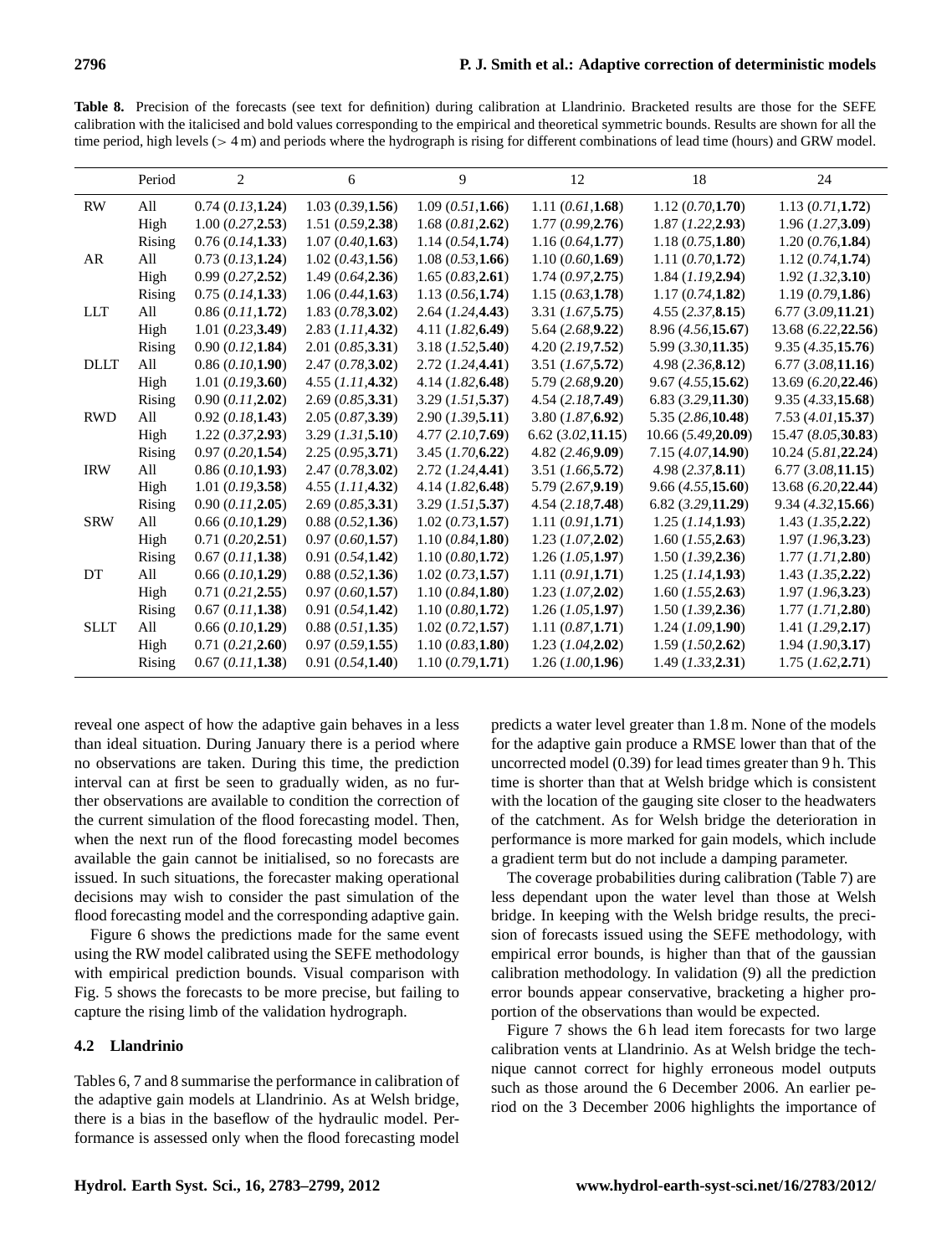<span id="page-14-0"></span>**Table 9.** Fraction of observations at Llandrinio bracketed by the estimated 95 % prediction intervals during validation. Bracketed results are those for the SEFE calibration with the italicised and bold values corresponding to the empirical and theoretical symmetric bounds. Results are shown for all the time period, high levels  $(> 4 \text{ m})$  and periods where the hydrograph is rising for different combinations of lead time (hours) and GRW model.

|             | Period | 2                | 6                | 9                | 12               | 18               | 24              |
|-------------|--------|------------------|------------------|------------------|------------------|------------------|-----------------|
| <b>RW</b>   | All    | 0.99(0.98,0.99)  | 0.99(0.98,0.99)  | 0.99(0.98,0.99)  | 0.98(0.98,0.98)  | 0.98(0.98,0.98)  | 0.98(0.98,0.98) |
|             | High   | 0.99(0.99,0.99)  | 0.99(0.98,0.99)  | 0.99(0.98,0.99)  | 0.99(0.98,0.99)  | 0.99(0.98,0.99)  | 0.99(0.97,0.99) |
|             | Rising | 0.99(0.96,0.99)  | 0.98(0.96, 0.99) | 0.98(0.96,0.98)  | 0.98(0.96, 0.98) | 0.98(0.96,0.98)  | 0.98(0.96,0.98) |
| AR          | All    | 0.99(0.98,0.99)  | 0.99(0.98,0.99)  | 0.99(0.98,0.99)  | 0.98(0.98, 0.98) | 0.98(0.98,0.98)  | 0.98(0.97,0.98) |
|             | High   | 0.99(0.99,0.99)  | 0.99(0.98,0.99)  | 0.99(0.98,0.99)  | 0.99(0.98,0.99)  | 0.99(0.99,0.99)  | 0.99(0.98,0.99) |
|             | Rising | 0.99(0.96,0.99)  | 0.98(0.98, 0.99) | 0.98(0.97,0.98)  | 0.98(0.97,0.98)  | 0.98(0.98,0.98)  | 0.98(0.98,0.98) |
| <b>LLT</b>  | All    | 0.99(0.96,0.99)  | 0.99(0.98,0.99)  | 0.99(0.98,0.99)  | 0.98(0.98, 0.98) | 0.98(0.98, 0.98) | 0.98(0.98,0.98) |
|             | High   | 0.99(0.99,0.99)  | 0.99(0.98,0.99)  | 0.99(0.98,0.99)  | 0.99(0.98,0.99)  | 0.99(0.98,0.99)  | 0.99(0.98,0.99) |
|             | Rising | 0.99(0.92,0.99)  | 0.99(0.97,0.99)  | 0.98(0.98,0.98)  | 0.98(0.98,0.98)  | 0.98(0.98,0.98)  | 0.98(0.98,0.98) |
| <b>DLLT</b> | All    | 0.99(0.97,0.99)  | 0.99(0.98,0.99)  | 0.99(0.98,0.99)  | 0.98(0.98,0.98)  | 0.98(0.98,0.98)  | 0.98(0.98,0.98) |
|             | High   | 0.99(0.99, 0.99) | 0.99(0.98.0.99)  | 0.99(0.98.0.99)  | 0.99(0.98.0.99)  | 0.99(0.98,0.99)  | 0.99(0.98,0.99) |
|             | Rising | 0.99(0.94,0.99)  | 0.99(0.97,0.99)  | 0.98(0.98,0.98)  | 0.98(0.98,0.98)  | 0.98(0.98,0.98)  | 0.98(0.98,0.98) |
| <b>RWD</b>  | All    | 0.99(0.98,0.99)  | 0.99(0.98,0.99)  | 0.99(0.98,0.99)  | 0.98(0.98,0.98)  | 0.98(0.98,0.98)  | 0.98(0.98,0.98) |
|             | High   | 0.99(0.99,0.99)  | 0.99(0.98,0.99)  | 0.99(0.98,0.99)  | 0.99(0.98,0.99)  | 0.99(0.98,0.99)  | 0.99(0.98,0.99) |
|             | Rising | 0.99(0.97,0.99)  | 0.99(0.98,0.99)  | 0.98(0.98,0.98)  | 0.98(0.98,0.98)  | 0.98(0.98,0.98)  | 0.98(0.98,0.98) |
| <b>IRW</b>  | All    | 0.99(0.97, 0.99) | 0.99(0.98,0.99)  | 0.99(0.98,0.99)  | 0.98(0.98,0.98)  | 0.98(0.98,0.98)  | 0.98(0.98,0.98) |
|             | High   | 0.99(0.99,0.99)  | 0.99(0.98,0.99)  | 0.99(0.98,0.99)  | 0.99(0.98,0.99)  | 0.99(0.98,0.99)  | 0.99(0.98,0.99) |
|             | Rising | 0.99(0.95,0.99)  | 0.99(0.97,0.99)  | 0.98(0.98,0.98)  | 0.98(0.98,0.98)  | 0.98(0.98,0.98)  | 0.98(0.98,0.98) |
| <b>SRW</b>  | All    | 0.99(0.98,0.99)  | 0.99(0.98,0.99)  | 0.99(0.98,0.99)  | 0.98(0.98,0.98)  | 0.98(0.98,0.98)  | 0.98(0.98,0.98) |
|             | High   | 0.99(0.99,0.99)  | 0.99(0.97,0.99)  | 0.98(0.96,0.99)  | 0.97(0.96,0.99)  | 0.96(0.95,0.99)  | 0.95(0.95,0.99) |
|             | Rising | 0.99(0.96,0.99)  | 0.98(0.97,0.98)  | 0.98(0.96, 0.98) | 0.97(0.96,0.98)  | 0.97(0.96,0.98)  | 0.96(0.96,0.98) |
| DT          | All    | 0.99(0.98,0.99)  | 0.99(0.98,0.99)  | 0.99(0.98, 0.99) | 0.98(0.98,0.98)  | 0.98(0.98,0.98)  | 0.98(0.98,0.98) |
|             | High   | 0.99(0.99,0.99)  | 0.99(0.97,0.99)  | 0.98(0.96,0.99)  | 0.97(0.96,0.99)  | 0.96(0.95,0.99)  | 0.95(0.95,0.99) |
|             | Rising | 0.99(0.96, 0.99) | 0.98(0.97,0.98)  | 0.98(0.96,0.98)  | 0.97(0.96,0.98)  | 0.97(0.96,0.98)  | 0.96(0.96,0.98) |
| <b>SLLT</b> | All    | 0.99(0.97,0.99)  | 0.99(0.98,0.99)  | 0.99(0.98,0.99)  | 0.98(0.98,0.98)  | 0.98(0.98,0.98)  | 0.98(0.98,0.98) |
|             | High   | 0.99(0.99, 0.99) | 0.99(0.97,0.99)  | 0.98(0.97,0.99)  | 0.97(0.96, 0.99) | 0.96(0.97,0.99)  | 0.96(0.97,0.99) |
|             | Rising | 0.99(0.94,0.99)  | 0.98(0.97,0.98)  | 0.98(0.97,0.98)  | 0.97(0.97,0.98)  | 0.97(0.97,0.98)  | 0.97(0.97,0.98) |

assimilating further observations after initialisation of the gain to improve the precision of the forecasts.

#### **5 Conclusions**

The results presented in this paper indicate that comparatively simple error models combined with real time data assimilation can provide probabilistic forecasts.

Results are shown for a medium size river basin. Two calibration methodologies are presented. Detailed residual analysis suggests that, though the error assumptions used in these derivations are not satisfied, they can produce probabilistic forecasts with conservative coverage and precision of the order of 10 % of the observed water level. The selection of which calibration methodology performs most adequately requires consideration on a case by case basis. Techniques for making this selection are presented.

The lead times at which the expected value of the forecasts can be seem to improve the RMSE of the uncorrected model predictions depends upon the time it takes for the catchment to respond at the gauged site. It remains to be seen if such a

data assimilation methodology is able to perform adequately on small basins where the response to rainfall is more rapid and timing errors, due perhaps to errors in the rainfall forecast, are more severe (see [Alfieri et al.,](#page-15-34) [2011,](#page-15-34) for some initial results).

In an operational setting, only the linear Kalman filter evolving two states needs to be evaluated. Though not discussed this can be readily implemented in spreadsheet packages without recourse to more complex programming. This makes the addition of these data assimilation techniques to existing deterministic forecasting systems comparatively straightforward with a very low "cost of entry".

A number of future developments can be proposed. Firstly, analysis of the results suggests that recognition of state or time dependency within the model parameters [\(Young,](#page-16-11) [2002;](#page-16-11) [Smith et al.,](#page-16-13) [2008b\)](#page-16-13) may be worthy of exploration. Recognising that the gain at different sites may be correlated opens up a further line for future research. If such correlations can be successfully exploited, it will both increase the robustness of the data assimilation scheme to missing observations and potentially allow forecast updating at sites where very limited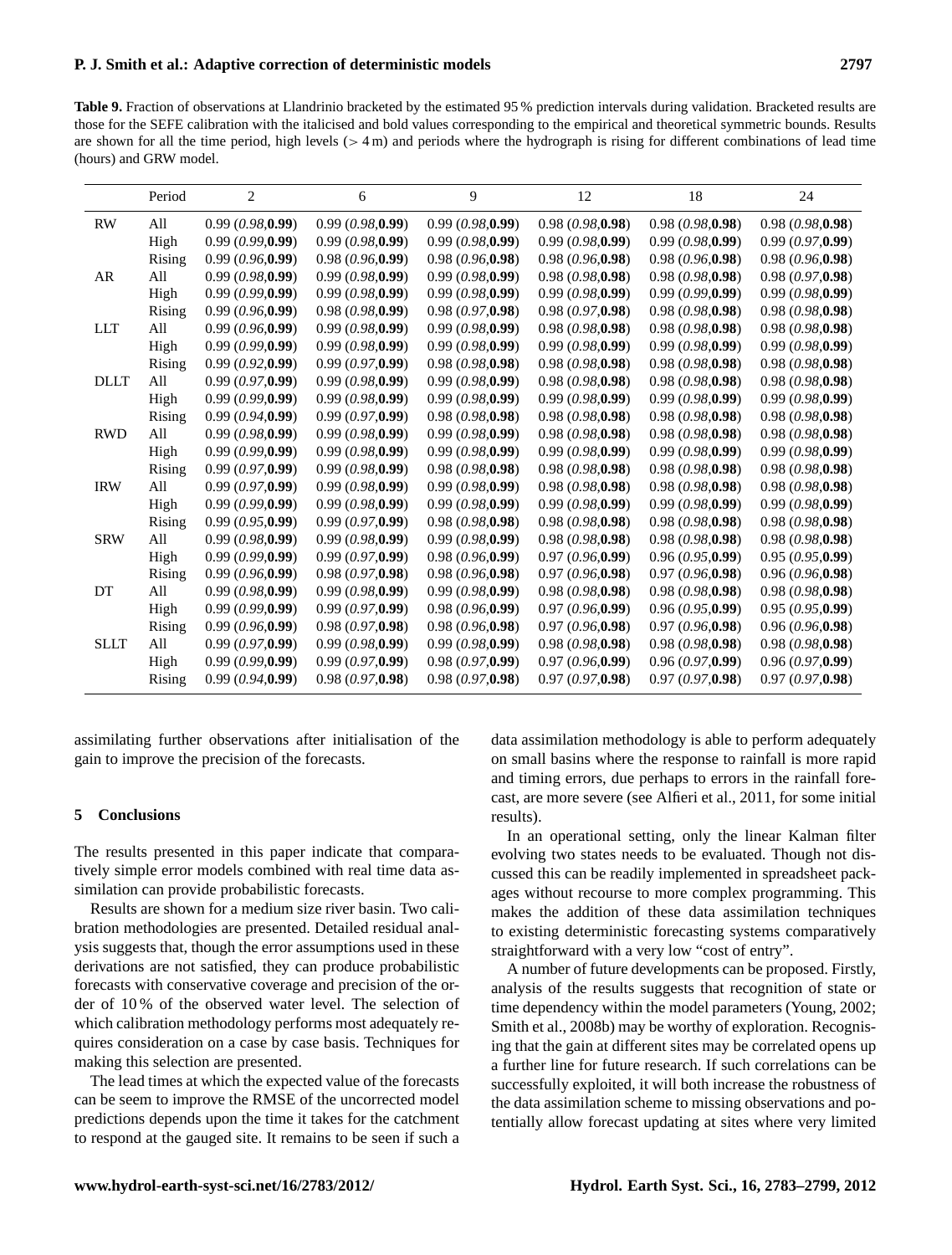data are available (e.g. locations only observed during the calibration of a hydraulic model). The exploration of such strategies is the subject of on-going research.

*Acknowledgements.* This work was made possible by the UK Environment Agency project SC080030 Probabilistic Flood Forecasting. P. J. S. is also funded by the IMPRINTS EU FP7 project. D. L. was also funded by the UK Flood Risk Management Research Consortium.

Edited by: Y. Liu

#### **References**

- <span id="page-15-32"></span>Akaike, H.: New Look At Statistical-model Identification, IEEE T. Automat. Contr., AC19, 716–723, 1974.
- <span id="page-15-34"></span>Alfieri, L., Smith, P. J., Thielen-del Pozo, J., and Beven, K. J.: A staggered approach to flash flood forecasting – case study in the Cévennes region, Adv. Geosci., 29, 13-20, [doi:10.5194/adgeo-](http://dx.doi.org/10.5194/adgeo-29-13-2011)[29-13-2011,](http://dx.doi.org/10.5194/adgeo-29-13-2011) 2011.
- <span id="page-15-0"></span>Aronica, G., Hankin, B., and Beven, K.: Uncertainty and equifinality in calibrating distributed roughness coefficients in a flood propagation model with limited data, Adv. Water Res., 22, 349– 365, 1998.
- <span id="page-15-16"></span>Beven, K., Smith, P., and Freer, J.: So just why would a modeller choose to be incoherent?, J. Hydrol., 354, 15–32, 2008.
- <span id="page-15-19"></span>Box, G. E. P. and Jenkins, G. M.: Time Series Analysis: Forecasting and Control, Prentice Hall PTR, 3rd Edn., 1994.
- <span id="page-15-2"></span>Cole, S. J., Robson, A., Bell, V., and Moore, R.: Model initialisation, data assimilation and probabilistic flood forecasting for distributed hydrological models., Geophys. Res. Abstr., 11, EGU2009-8048-3, 2009.
- <span id="page-15-8"></span>DaRos, D. and Borga, M.: Adaptive use of a conceptual model for real time flood forecasting, Nord. Hydrol., 28, 169–188, 1997.
- <span id="page-15-6"></span>Doucet, A., de Freitus, N., and Gordon, N.: An introduction to Sequential Monte Carlo Methods, in: Sequential Monte Carlo Methods in Practice, edited by: Doucet, A., de Freitus, N., and Gordon, N., Chap. 1, New York, Springer-Verlag, 3–13, 2001.
- <span id="page-15-29"></span>Durbin, J. and Koopman, S.: Time series analysis by state space methods, Oxford University Press, 2001.
- <span id="page-15-9"></span>Evensen, G.: The Ensemble Kalman Filter: theoretical formulation and practical implimentation, Ocean Dynam., 53, 343–367, 2003.
- <span id="page-15-26"></span>Harvey, A.: Forecasting, Structural Time Series Models and the Kalman Filter, Cambridge University Press, Cambridge, 1989.
- <span id="page-15-27"></span>Jakeman, A. J. and Young, P. C.: Recursive Filtering and Smoothing Procedures For the Inversion of Ill-posed Causal Problems, Utilitas Mathematica, 25, 351–376, 1984.
- <span id="page-15-28"></span>Kalman, R.: A new approach to linear filtering and prediction problems, J. Basic Eng. T.-ASME, 82, 35–45, 1960.
- <span id="page-15-17"></span>Kirchner, J. W.: Getting the right answers for the right reasons: Linking measurements, analyses, and models to advance the science of hydrology, Water Resour. Res., 42, W03S04, [doi:10.1029/2005WR004362,](http://dx.doi.org/10.1029/2005WR004362) 2006.
- <span id="page-15-20"></span>Krzysztofowicz, R. and Maranzano, C. J.: Hydrologic uncertainty processor for probabilistic stage transition forecasting, J. Hydrol., 293, 57–73, 2004.
- <span id="page-15-25"></span>Lees, M. J., Young, P. C., Ferguson, S., Beven, K. J., and Burns, J.: An adaptive flood warning scheme for the River Nith at Dumfries, in: 2nd Inter-national Conference on River Flood Hydraulics, edited by: White, W. R. and Watts, J., Wiley, Chichester, 1994.
- <span id="page-15-12"></span>Li, Z. J. and Navon, I. M.: Optimality of variational data assimilation and its relationship with the Kalman filter and smoother, Q. J. Roy. Meteorol. Soc., 127, 661–683, 2001.
- <span id="page-15-15"></span>Liu, J. S. and Chen, R.: Sequential Monte Carlo methods for dynamic systems, J. Am. Stat. Assoc., 93, 1032–1044, 1998.
- <span id="page-15-4"></span>Liu, Y. Q. and Gupta, H. V.: Uncertainty in hydrologic modeling: Toward an integrated data assimilation framework, Water Resour. Res., 43, W07401, [doi:10.1029/2006WR005756,](http://dx.doi.org/10.1029/2006WR005756) 2007.
- <span id="page-15-13"></span>Madsen, H. and Skotner, C.: Adaptive state updating in real-time river flow forecasting – a combined filtering and error forecasting procedure, J. Hydrol., 308, 302–312, 2005.
- <span id="page-15-21"></span>Maranzano, C. J. and Krzysztofowicz, R.: Identification of likelihood and prior dependence structures for hydrologic uncertainty processor, J. Hydrol., 290, 1–21, 2004.
- <span id="page-15-22"></span>Montanari, A. and Brath, A.: A stochastic approach for assessing the uncertainty of rainfall-runoff simulations, Water Resour. Res., 40, W01106, [doi:10.1029/2003WR002540,](http://dx.doi.org/10.1029/2003WR002540) 2004.
- <span id="page-15-3"></span>Moore, R. J.: The PDM rainfall-runoff model, Hydrol. Earth Syst. Sci., 11, 483–499, [doi:10.5194/hess-11-483-2007,](http://dx.doi.org/10.5194/hess-11-483-2007) 2007.
- <span id="page-15-7"></span>Moradkhani, H., Hsu, K. L., Gupta, H., and Sorooshian, S.: Uncertainty assessment of hydrologic model states and parameters: Sequential data assimilation using the particle filter, Water Resour. Res., 41, W05012, [doi:10.1029/2004WR003604,](http://dx.doi.org/10.1029/2004WR003604) 2005a.
- <span id="page-15-10"></span>Moradkhani, H., Sorooshian, S., Gupta, H. V., and Houser, P. R.: Dual state-parameter estimation of hydrological models using ensemble Kalman filter, Adv. Water Resour., 28, 135–147, 2005b.
- <span id="page-15-1"></span>Pappenberger, F., Beven, K., Frodsham, K., Romanowicz, R., and Matgen, P.: Grasping the unavoidable subjectivity in calibration of flood inundation models: A vulnerability weighted approach, J. Hydrol., 333, 275–287, 2007.
- <span id="page-15-31"></span>Pukelsheim, F.: The 3-sigma-rule, Am. Stat., 48, 88–91, 1994.
- <span id="page-15-5"></span>Rajaram, H. and Georgakakos, K. P.: Recursive parameter estimation of hydrologic models, Water Resour. Res., 25, 281-294, 1989.
- <span id="page-15-18"></span>Reichle, R. H.: Data assimilation methods in the Earth sciences, Adv. Water Resour., 31, 1411–1418, 2008.
- <span id="page-15-11"></span>Reichle, R. H., Crow, W. T., and Keppenne, C. L.: An adaptive ensemble Kalman filter for soil moisture data assimilation, Water Resour. Res., 44, W03423, [doi:10.1029/2007WR006357,](http://dx.doi.org/10.1029/2007WR006357) 2008.
- <span id="page-15-24"></span>Rougier, J., Sexton, D. M. H., Murphy, J. M., and Stainforth, D.: Analyzing the Climate Sensitivity of the HadSM3 Climate Model Using Ensembles from Different but Related Experiments, Journal of Climate, 22, 3540–3557, 2009.
- <span id="page-15-33"></span>Schwarz, G.: Estimating Dimension of A Model, Ann. Stat., 6, 461– 464, 1978.
- <span id="page-15-30"></span>Schweppe, F. C.: Evaluation of Likelihood Functions For Gaussian Signals, IEEE T. Inform. Theory, 11, 61–70, 1965.
- <span id="page-15-14"></span>Seo, D. J., Koren, V., and Cajina, N.: Real-time variational assimilation of hydrologic and hydrometeorological data into operational hydrologic forecasting, J. Hydrometeorol., 4, 627–641, 2003.
- <span id="page-15-23"></span>Seo, D. J., Herr, H. D., and Schaake, J. C.: A statistical postprocessor for accounting of hydrologic uncertainty in shortrange ensemble streamflow prediction, Hydrol. Earth Syst. Sci.